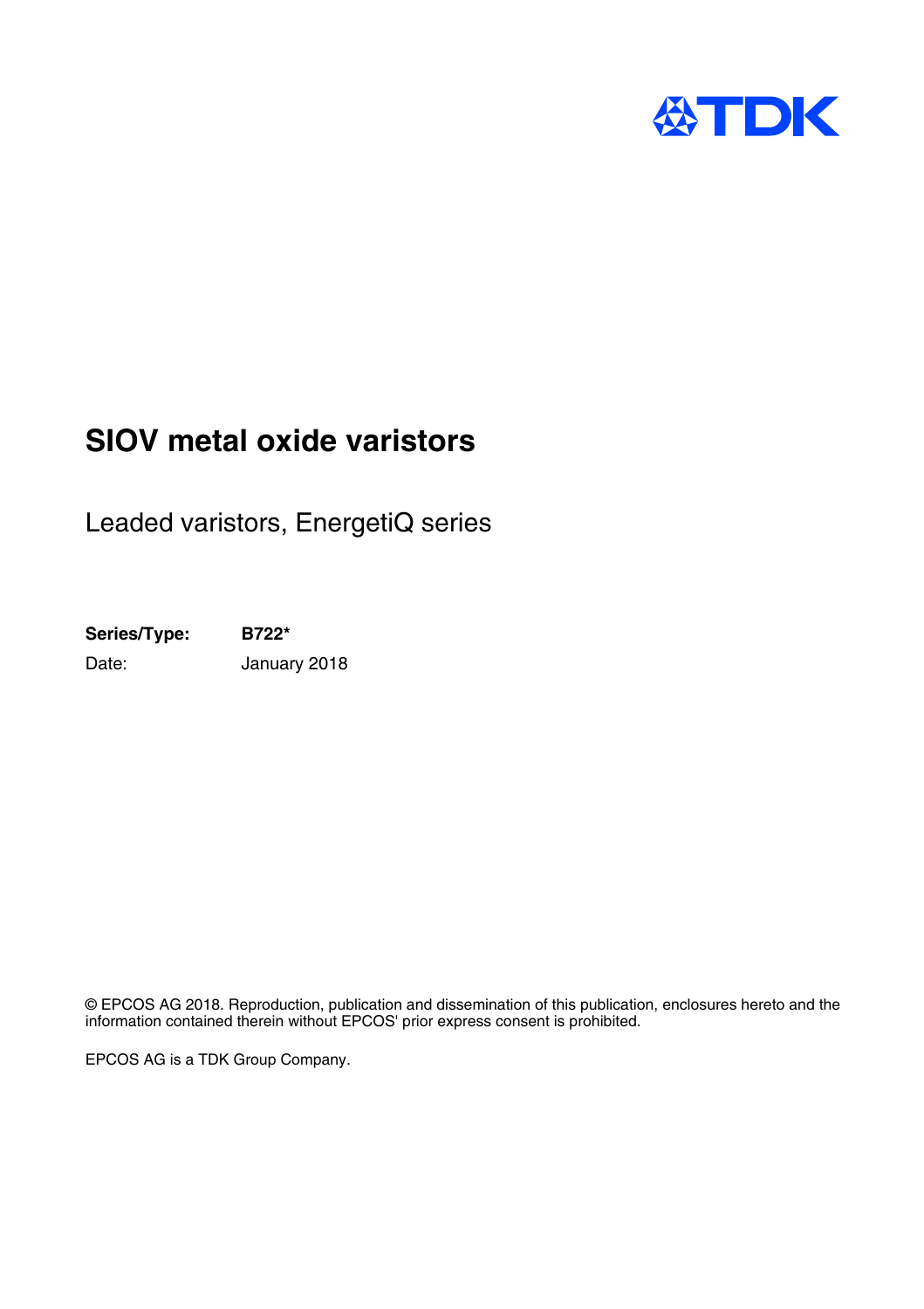

**Leaded varistors B722** 

#### **EnergetiQ series**

# **Construction**

- Square varistor element, leaded
- Coating: epoxy resin, flame-retardant to UL 94 V-0
- Terminals: tinned wire

# **Features**

- High-EnergetiQ series Q14/ Q20
- Maximum load capacity at minimum component height
- $\blacksquare$  Very high surge current ratings up to 15 kA
- All types duty cycle  $\mathcal{Q}$  6 kV/ 3 kA  $\rightarrow$  10 pulses, according to IEC 62368-1; G.8.2 and IEC 60950-1; Annex Q, IEC 61051-2
- All types I<sub>n</sub> @ 3 kA (Q14),  $I_n = 5$  kA (Q20)  $\rightarrow$  15 impulses according to UL 1449, 4<sup>th</sup> edition surge current generator (8/20 µs), type 5 listed
- **PSpice models**

# **Approvals**

- $\blacksquare$  UL
- CSA
- VDE
- **III** IEC

### **Delivery mode**

- Bulk (standard), taped versions on reel or in Ammo pack upon request.
- For further details refer to chapter "Taping, packaging and lead configuration" for leaded varistors.

# **General technical data**

| Climatic category     | to IEC 60068-1 | 40/105/56  |                   |
|-----------------------|----------------|------------|-------------------|
| Operating temperature | to IEC 61051   | $-40+105$  | °C                |
| Storage temperature   |                | $-40+125$  | °C                |
| Electric strength     | to IEC 61051   | $\geq 2.5$ | kV <sub>RMS</sub> |
| Insulation resistance | to IEC 61051   | $\geq 100$ | $M\Omega$         |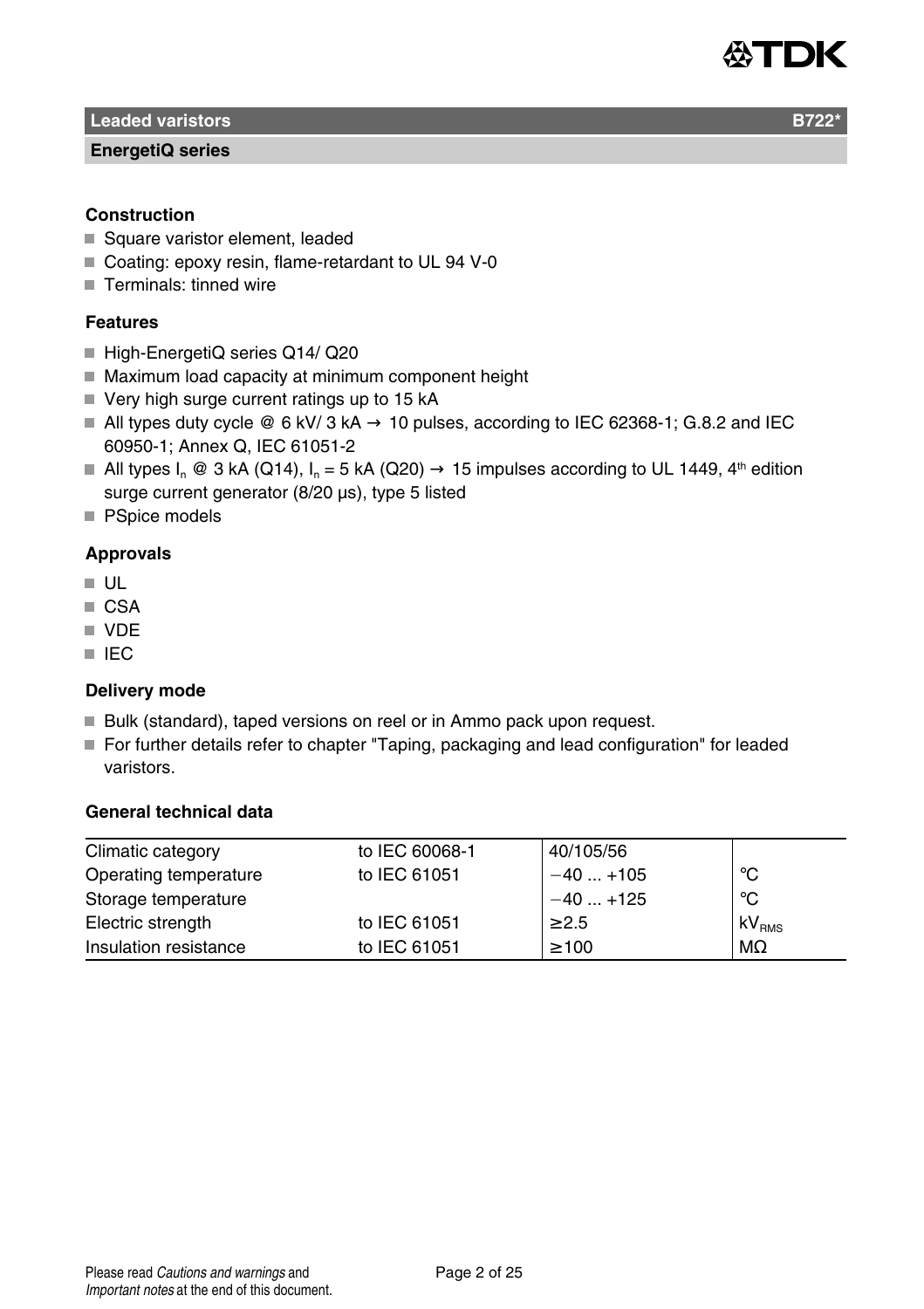

**EnergetiQ series**

 $\overline{\infty}$ 

# **Electrical specifications and ordering codes**

**Maximum ratings (** $T_A$  **= 105 °C)** 

| Ordering code   | Type      | $\mathsf{V}_{\textsc{RMS}}$ | $\rm V_{\rm DC}$ | İ <sub>max</sub> | $\mathsf{I}_n$ <sup>1)</sup> | $\overline{W}_{\text{max}}$ | $\mathsf{P}_{\mathsf{max}}$ |
|-----------------|-----------|-----------------------------|------------------|------------------|------------------------------|-----------------------------|-----------------------------|
|                 | (untaped) |                             |                  | $(8/20 \,\mu s)$ | $(8/20 \,\mu s)$             | $(2 \text{ ms})$            |                             |
|                 | SIOV-     | V                           | $\vee$           | 1 time           | 15 times                     | J                           | W                           |
|                 |           |                             |                  | A                | A                            |                             |                             |
| B72214Q0131K101 | Q14K130   | 130                         | 170              | 8000             | 3000                         | 75                          | 0.80                        |
| B72220Q0131K101 | Q20K130   | 130                         | 170              | 15000            | 5000                         | 100                         | 1.20                        |
| B72214Q0141K101 | Q14K140   | 140                         | 180              | 8000             | 3000                         | 80                          | 0.80                        |
| B72220Q0141K101 | Q20K140   | 140                         | 180              | 15000            | 5000                         | 110                         | 1.20                        |
| B72214Q0151K101 | Q14K150   | 150                         | 200              | 8000             | 3000                         | 85                          | 0.80                        |
| B72220Q0151K101 | Q20K150   | 150                         | 200              | 15000            | 5000                         | 120                         | 1.20                        |
| B72214Q0171K101 | Q14K175   | 175                         | 225              | 8000             | 3000                         | 100                         | 0.80                        |
| B72220Q0171K101 | Q20K175   | 175                         | 225              | 15000            | 5000                         | 135                         | 1.20                        |
| B72214Q0211K101 | Q14K210   | 210                         | 270              | 8000             | 3000                         | 115                         | 0.80                        |
| B72220Q0211K101 | Q20K210   | 210                         | 270              | 15000            | 5000                         | 165                         | 1.20                        |
| B72214Q0231K101 | Q14K230   | 230                         | 300              | 8000             | 3000                         | 130                         | 0.80                        |
| B72220Q0231K101 | Q20K230   | 230                         | 300              | 15000            | 5000                         | 180                         | 1.20                        |
| B72214Q0251K101 | Q14K250   | 250                         | 320              | 8000             | 3000                         | 140                         | 0.80                        |
| B72220Q0251K101 | Q20K250   | 250                         | 320              | 15000            | 5000                         | 195                         | 1.20                        |
| B72214Q0271K101 | Q14K275   | 275                         | 350              | 8000             | 3000                         | 150                         | 0.80                        |
| B72220Q0271K101 | Q20K275   | 275                         | 350              | 15000            | 5000                         | 215                         | 1.20                        |
| B72214Q0301K101 | Q14K300   | 300                         | 385              | 8000             | 3000                         | 175                         | 0.80                        |
| B72220Q0301K101 | Q20K300   | 300                         | 385              | 15000            | 5000                         | 235                         | 1.20                        |
| B72214Q0321K101 | Q14K320   | 320                         | 420              | 8000             | 3000                         | 185                         | 0.80                        |
| B72220Q0321K101 | Q20K320   | 320                         | 420              | 15000            | 5000                         | 255                         | 1.20                        |
| B72214Q0351K101 | Q14K350   | 350                         | 460              | 8000             | 3000                         | 200                         | 0.80                        |
| B72220Q0351K101 | Q20K350   | 350                         | 460              | 15000            | 5000                         | 280                         | 1.20                        |
| B72214Q0381K101 | Q14K385   | 385                         | 505              | 8000             | 3000                         | 225                         | 0.80                        |
| B72220Q0381K101 | Q20K385   | 385                         | 505              | 15000            | 5000                         | 315                         | 1.20                        |
| B72214Q0421K101 | Q14K420   | 420                         | 560              | 8000             | 3000                         | 245                         | 0.80                        |
| B72220Q0421K101 | Q20K420   | 420                         | 560              | 15000            | 5000                         | 340                         | 1.20                        |
| B72214Q0461K101 | Q14K460   | 460                         | 615              | 8000             | 3000                         | 270                         | 0.80                        |
| B72220Q0461K101 | Q20K460   | 460                         | 615              | 15000            | 5000                         | 380                         | 1.20                        |

<sup>1)</sup> **Note:** Nominal discharge current  $I_n$  according to UL 1449,  $4<sup>th</sup>$  edition.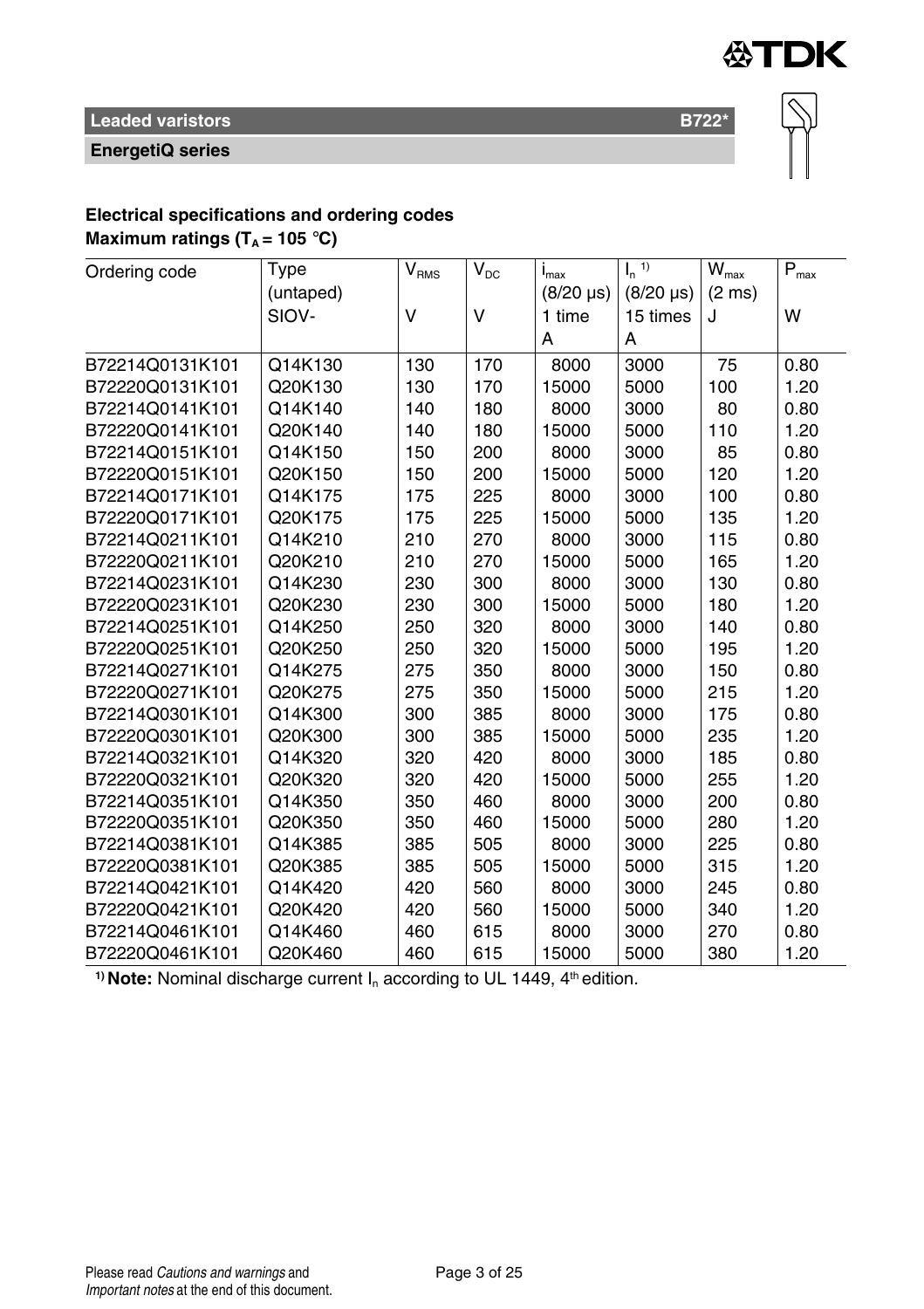

**Leaded varistors B722\*** B722\*

**EnergetiQ series**

# **Characteristics (T<sub>A</sub> = 25 °C)**

| Ordering code   | $V_{v}$ | $\Delta V_{\rm v}$ | $\mathbf{V}_{\text{c,max}}$ | $I_{c}$ | $\mathbf{\bar{C}}_{\text{typ}}$ |
|-----------------|---------|--------------------|-----------------------------|---------|---------------------------------|
|                 | (1 mA)  | (1 mA)             | $(i_c)$                     |         | $(1$ kHz)                       |
|                 | V       | $\%$               | V                           | A       | pF                              |
| B72214Q0131K101 | 205     | ±10                | 340                         | 65      | 1300                            |
| B72220Q0131K101 | 205     | ±10                | 340                         | 130     | 2400                            |
| B72214Q0141K101 | 220     | ±10                | 360                         | 65      | 1200                            |
| B72220Q0141K101 | 220     | ±10                | 360                         | 130     | 2200                            |
| B72214Q0151K101 | 240     | ±10                | 395                         | 65      | 1100                            |
| B72220Q0151K101 | 240     | ±10                | 395                         | 130     | 2000                            |
| B72214Q0171K101 | 270     | ±10                | 455                         | 65      | 1000                            |
| B72220Q0171K101 | 270     | ±10                | 455                         | 130     | 1800                            |
| B72214Q0211K101 | 330     | ±10                | 550                         | 65      | 750                             |
| B72220Q0211K101 | 330     | ±10                | 550                         | 130     | 1500                            |
| B72214Q0231K101 | 360     | ±10                | 595                         | 65      | 700                             |
| B72220Q0231K101 | 360     | ±10                | 595                         | 130     | 1350                            |
| B72214Q0251K101 | 390     | ±10                | 650                         | 65      | 650                             |
| B72220Q0251K101 | 390     | ±10                | 650                         | 130     | 1250                            |
| B72214Q0271K101 | 430     | ±10                | 710                         | 65      | 600                             |
| B72220Q0271K101 | 430     | ±10                | 710                         | 130     | 1150                            |
| B72214Q0301K101 | 470     | ±10                | 775                         | 65      | 550                             |
| B72220Q0301K101 | 470     | ±10                | 775                         | 130     | 1050                            |
| B72214Q0321K101 | 510     | ±10                | 840                         | 65      | 500                             |
| B72220Q0321K101 | 510     | ±10                | 840                         | 130     | 950                             |
| B72214Q0351K101 | 560     | ±10                | 910                         | 65      | 450                             |
| B72220Q0351K101 | 560     | ±10                | 910                         | 130     | 870                             |
| B72214Q0381K101 | 620     | ±10                | 1025                        | 65      | 400                             |
| B72220Q0381K101 | 620     | ±10                | 1025                        | 130     | 780                             |
| B72214Q0421K101 | 680     | ±10                | 1120                        | 65      | 360                             |
| B72220Q0421K101 | 680     | ±10                | 1120                        | 130     | 710                             |
| B72214Q0461K101 | 750     | ±10                | 1240                        | 65      | 330                             |
| B72220Q0461K101 | 750     | ±10                | 1240                        | 130     | 650                             |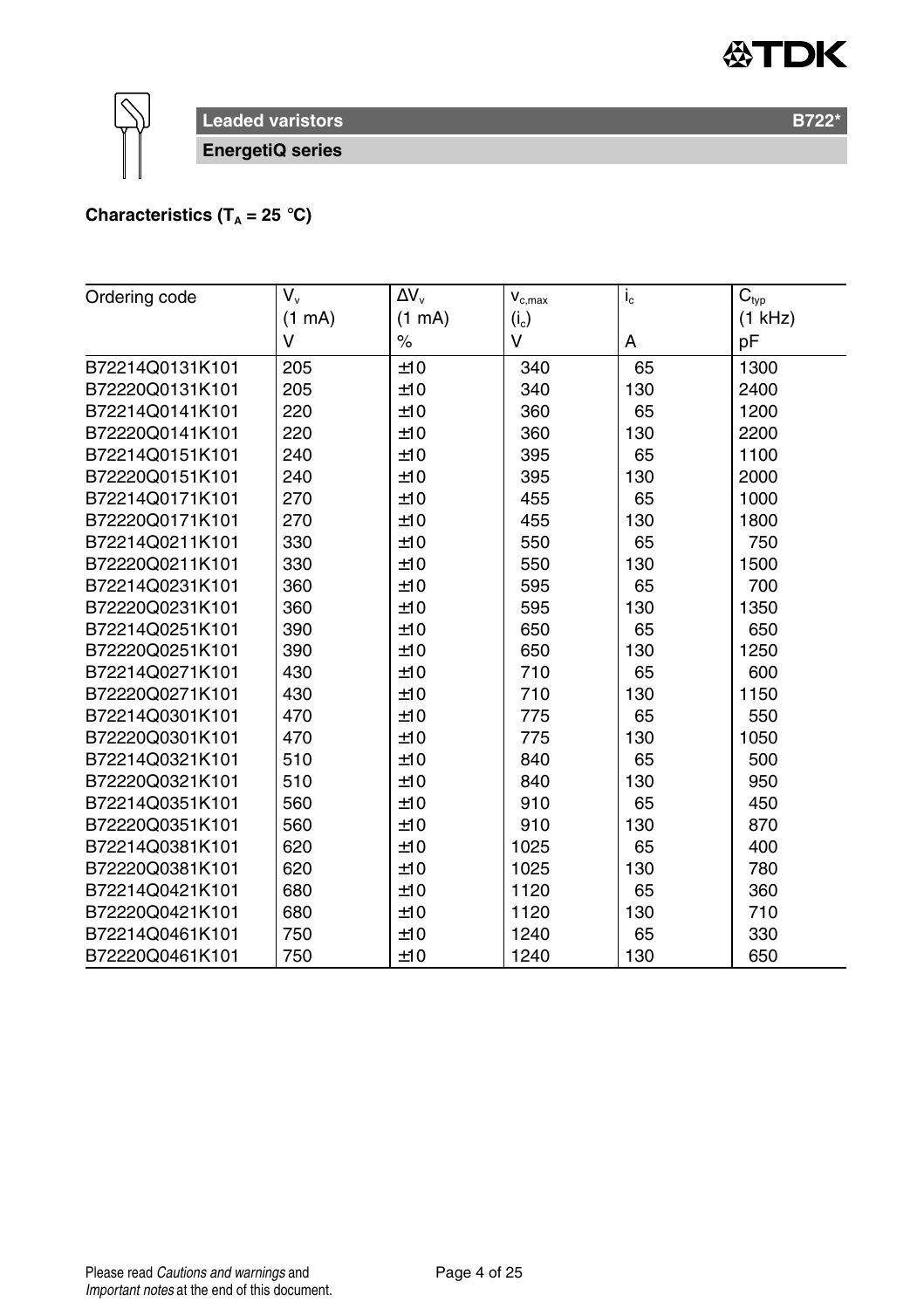

# **EnergetiQ series**



# **Dimensional drawings Weight**





**VAR0393 T E** 

| Nominal diameter   V <sub>RMS</sub> |          | Weight |
|-------------------------------------|----------|--------|
| mm                                  |          | g      |
| 14                                  | 130460   | 2.44.4 |
| 20                                  | 130  460 | 4.18.2 |

The weight of varistors in between these voltage classes can be interpolated.

# 1) Seating plane to IEC 60717

# **Dimensions**

| Ordering code   | $[e] \pm 1$ | a (typical) | $\mathbf{W}_{\text{max}}$ | $th_{\text{max}}$ | $h_{\text{max}}$ | $I_{\min}$ | $d \pm 0.05$ |
|-----------------|-------------|-------------|---------------------------|-------------------|------------------|------------|--------------|
|                 | mm          | mm          | mm                        | mm                | mm               | mm         | mm           |
| B72214Q0131K101 | 10.0        | 1.9         | 16.5                      | 5.0               | 19.5             | 25.0       | 1.0          |
| B72220Q0131K101 | 10.0        | 1.9         | 22.5                      | 5.0               | 27.0             | 25.0       | 1.0          |
| B72214Q0141K101 | 10.0        | 2.0         | 16.5                      | 5.1               | 19.5             | 25.0       | 1.0          |
| B72220Q0141K101 | 10.0        | 2.0         | 22.5                      | 5.1               | 27.0             | 25.0       | 1.0          |
| B72214Q0151K101 | 10.0        | 2.1         | 16.5                      | 5.2               | 19.5             | 25.0       | 1.0          |
| B72220Q0151K101 | 10.0        | 2.1         | 22.5                      | 5.2               | 27.0             | 25.0       | 1.0          |
| B72214Q0171K101 | 10.0        | 2.2         | 16.5                      | 5.3               | 19.5             | 25.0       | 1.0          |
| B72220Q0171K101 | 10.0        | 2.2         | 22.5                      | 5.3               | 27.0             | 25.0       | 1.0          |
| B72214Q0211K101 | 10.0        | 2.2         | 16.5                      | 5.4               | 19.5             | 25.0       | 1.0          |
| B72220Q0211K101 | 10.0        | 2.2         | 22.5                      | 5.4               | 27.0             | 25.0       | 1.0          |
| B72214Q0231K101 | 10.0        | 2.3         | 16.5                      | 5.5               | 19.5             | 25.0       | 1.0          |
| B72220Q0231K101 | 10.0        | 2.3         | 22.5                      | 5.5               | 27.0             | 25.0       | 1.0          |
| B72214Q0251K101 | 10.0        | 2.4         | 16.5                      | 5.7               | 19.5             | 25.0       | 1.0          |
| B72220Q0251K101 | 10.0        | 2.4         | 22.5                      | 5.7               | 27.0             | 25.0       | 1.0          |
| B72214Q0271K101 | 10.0        | 2.5         | 16.5                      | 5.8               | 19.5             | 25.0       | 1.0          |
| B72220Q0271K101 | 10.0        | 2.5         | 22.5                      | 5.8               | 27.0             | 25.0       | 1.0          |
| B72214Q0301K101 | 10.0        | 2.6         | 16.5                      | 6.1               | 19.5             | 25.0       | 1.0          |
| B72220Q0301K101 | 10.0        | 2.6         | 22.5                      | 6.1               | 27.0             | 25.0       | 1.0          |
| B72214Q0321K101 | 10.0        | 2.7         | 16.5                      | 6.3               | 19.5             | 25.0       | 1.0          |
| B72220Q0321K101 | 10.0        | 2.7         | 22.5                      | 6.3               | 27.0             | 25.0       | 1.0          |
| B72214Q0351K101 | 10.0        | 3.0         | 16.5                      | 7.3               | 19.5             | 25.0       | 1.0          |
| B72220Q0351K101 | 10.0        | 3.0         | 22.5                      | 7.3               | 27.0             | 25.0       | 1.0          |
| B72214Q0381K101 | 10.0        | 3.3         | 16.5                      | 7.6               | 19.5             | 25.0       | 1.0          |
| B72220Q0381K101 | 10.0        | 3.3         | 22.5                      | 7.6               | 27.0             | 25.0       | 1.0          |
| B72214Q0421K101 | 10.0        | 3.6         | 16.5                      | 7.9               | 19.5             | 25.0       | 1.0          |
| B72220Q0421K101 | 10.0        | 3.6         | 22.5                      | 7.9               | 27.0             | 25.0       | 1.0          |
| B72214Q0461K101 | 10.0        | 3.9         | 16.5                      | 8.2               | 19.5             | 25.0       | 1.0          |
| B72220Q0461K101 | 10.0        | 3.9         | 22.5                      | 8.2               | 27.0             | 25.0       | 1.0          |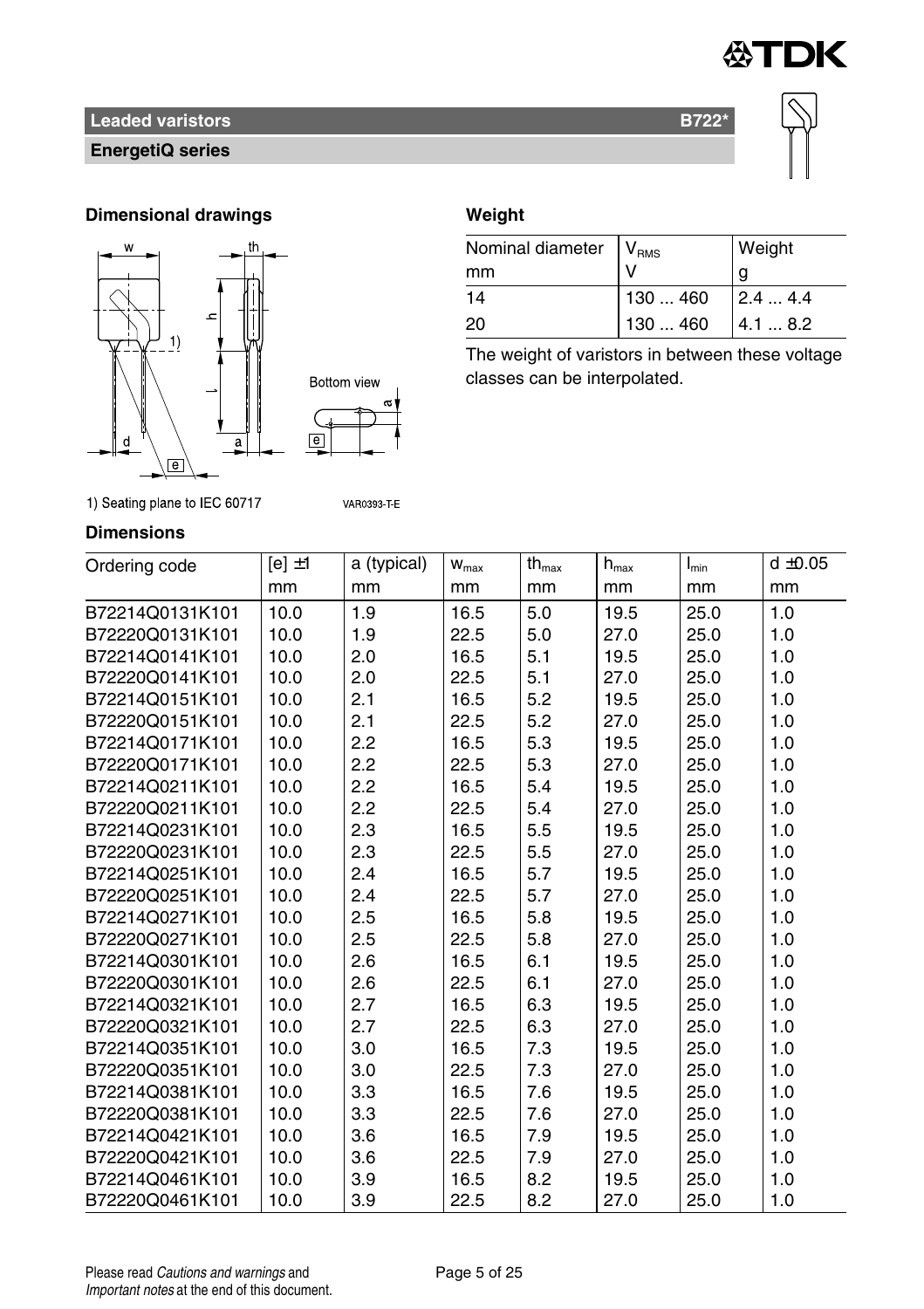



**Leaded varistors B722\* EnergetiQ series**

# **Reliability data**

| Test                                       | Test methods/conditions                                                                                                                                                                                                                                                                                                       | Requirement                                                                                            |
|--------------------------------------------|-------------------------------------------------------------------------------------------------------------------------------------------------------------------------------------------------------------------------------------------------------------------------------------------------------------------------------|--------------------------------------------------------------------------------------------------------|
| Varistor voltage                           | The voltage between two terminals with<br>the specified measuring current applied<br>is called $V_v$ (1 mA <sub>pc</sub> @ 0.2  2 s).                                                                                                                                                                                         | To meet the specified value                                                                            |
| Clamping voltage                           | The maximum voltage between two<br>terminals with the specified standard<br>impulse current (8/20 µs) applied.                                                                                                                                                                                                                | To meet the specified value                                                                            |
| Endurance at upper<br>category temperature | 1000 h at UCT<br>After having continuously applied the<br>maximum allowable AC voltage at UCT<br>±2 °C for 1000 h, the specimen shall be<br>stored at room temperature and normal<br>humidity for 1 to 2 h.<br>Thereafter, the change of $V_v$ shall be<br>measured.                                                          | $ \Delta$ V/V (1 mA) $ \leq$ 10%                                                                       |
| Surge current derating,<br>$8/20 \,\mu s$  | 10 surge currents (8/20 µs), unipolar,<br>interval 30 s, amplitude corresponding<br>to derating curve for 10 impulses at<br>$20 \mu s$                                                                                                                                                                                        | $ \Delta V/V $ (1 mA) $ \leq 10\%$<br>(measured in direction of<br>surge current)<br>No visible damage |
| Surge current derating,<br>2 ms            | 10 surge currents (2 ms), unipolar,<br>interval 120 s, amplitude corresponding<br>to derating curve for 10 impulses at<br>2 ms                                                                                                                                                                                                | $ \Delta V/V$ (1 mA) $ \leq 10\%$<br>(measured in direction of<br>surge current)<br>No visible damage  |
| Electric strength                          | IEC 61051-1, test 4.9.2<br>Metal balls method, 2500 V <sub>BMS</sub> , 60 s                                                                                                                                                                                                                                                   | No breakdown                                                                                           |
|                                            | The varistor is placed in a container<br>holding $1.6 \pm 0.2$ mm diameter metal<br>balls such that only the terminations of<br>the varistor are protruding.<br>The specified voltage shall be applied<br>between both terminals of the specimen<br>connected together and the electrode<br>inserted between the metal balls. |                                                                                                        |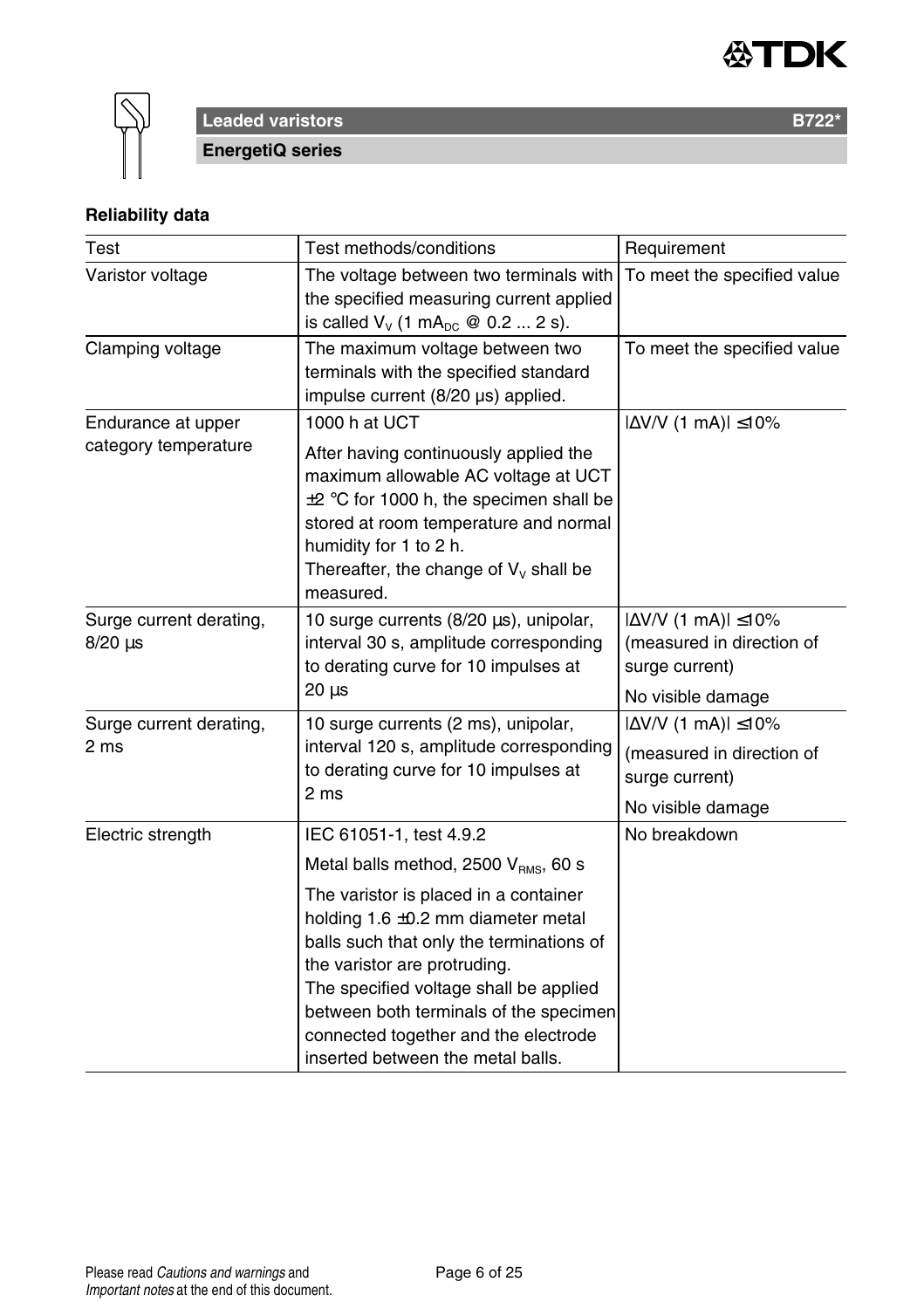**EnergetiQ series**

| Test                           | Test methods/conditions                                                                                                                                                                                                                                                                                                                                                                                                                                        | Requirement                                                        |
|--------------------------------|----------------------------------------------------------------------------------------------------------------------------------------------------------------------------------------------------------------------------------------------------------------------------------------------------------------------------------------------------------------------------------------------------------------------------------------------------------------|--------------------------------------------------------------------|
| Climatic sequence              | $ \Delta V/V$ (1 mA) $ \leq 10\%$<br>$R_{ins} \ge 100$ M $\Omega$                                                                                                                                                                                                                                                                                                                                                                                              |                                                                    |
|                                | Then the specimen shall be stored at<br>room temperature and normal humidity<br>for $1$ to $2$ h.<br>Thereafter, the change of $V_v$ shall be<br>measured. Thereafter, insulation resis-<br>tance $R_{ins}$ shall be measured at $V = 500$<br>V.                                                                                                                                                                                                               |                                                                    |
| Rapid change of<br>temperature | IEC 60068-2-14, test Na, LCT/UCT,<br>dwell time 30 min, 5 cycles                                                                                                                                                                                                                                                                                                                                                                                               | $ \Delta V/V$ (1 mA) $ \leq 5\%$<br>No visible damage              |
| Damp heat, steady state        | IEC 60068-2-78, test Ca<br>The specimen shall be subjected to<br>40 $\pm$ 2 °C, 90 to 95% r. H. for 56 days<br>without load / with 10% of the maxi-<br>mum continuous DC operating voltage<br>$V_{\text{DC}}$ . Then stored at room temperature<br>and normal humidity for 1 to 2 h.<br>Thereafter, the change of $V_v$ shall be<br>measured. Thereafter, insulation resis-<br>tance $R_{ins}$ shall be measured at $V = 500$<br>V (insulated varistors only). | $ \Delta V/V $ (1 mA) $ \leq 10\%$<br>$R_{ins} \ge 100$ M $\Omega$ |

 $\overline{\infty}$ 

**公TDK**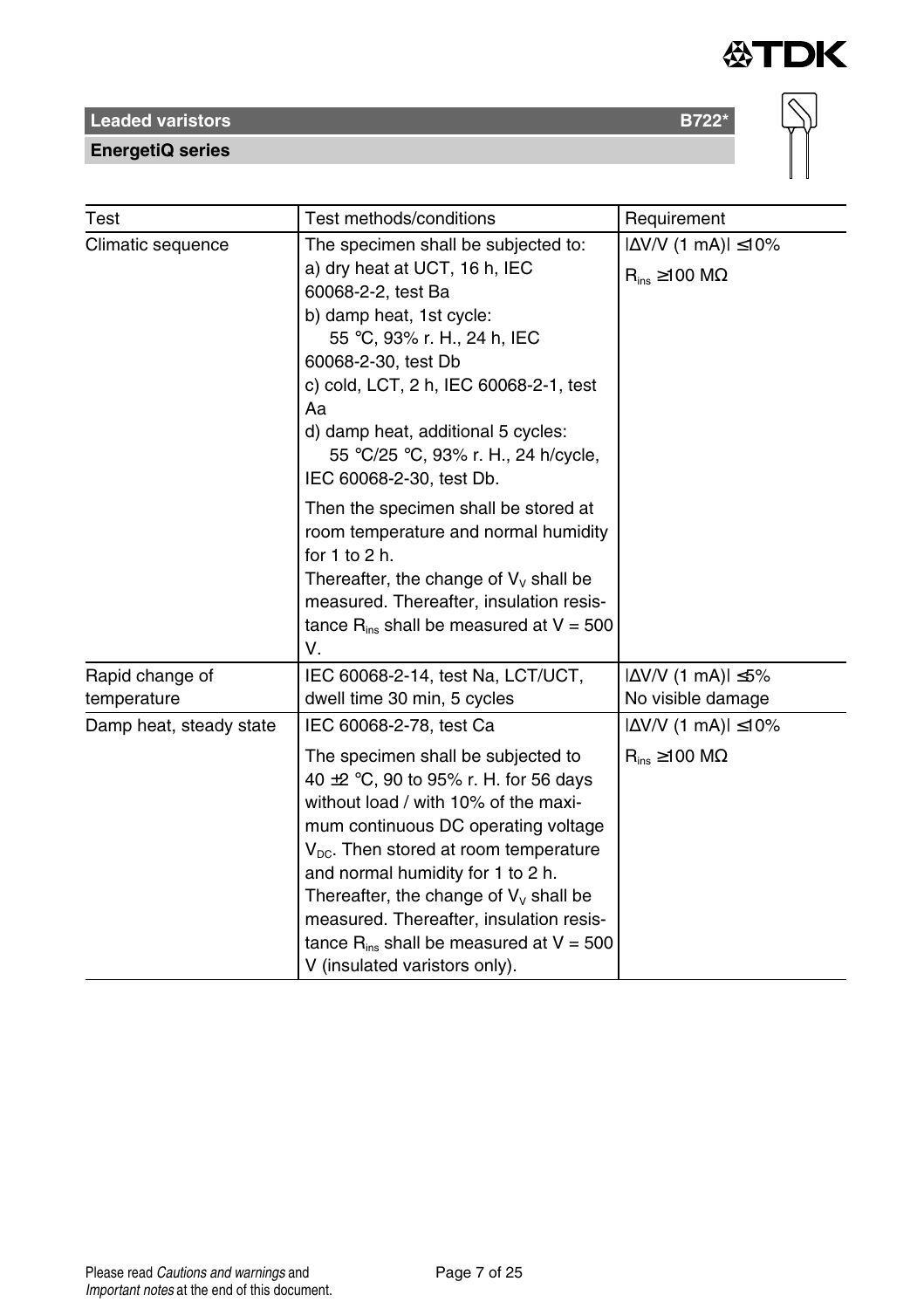



# **Leaded varistors B722\* EnergetiQ series**

| Test                    | Test methods/conditions                                                                                                                                                                                                                                                                                                                                           | Requirement                                                                                                                                                                                                                                                         |  |
|-------------------------|-------------------------------------------------------------------------------------------------------------------------------------------------------------------------------------------------------------------------------------------------------------------------------------------------------------------------------------------------------------------|---------------------------------------------------------------------------------------------------------------------------------------------------------------------------------------------------------------------------------------------------------------------|--|
| Solderability           | IEC 60068-2-20, test Ta,<br>method 1 with modified conditions for<br>lead-free solder alloys: 245 °C, 3 s:<br>After dipping the terminals to a depth of<br>approximately 3 mm from the body in a<br>soldering bath of 245 $\degree$ C for 3 s, the<br>terminals shall be visually examined.                                                                       | The inspection shall be<br>carried out under adequate<br>light with normal eyesight or<br>with the assistance of a<br>magnifier capable of giving<br>a magnification of 4 to<br>10 times. The dipped                                                                |  |
|                         |                                                                                                                                                                                                                                                                                                                                                                   | surface shall be covered<br>with a smooth and bright<br>solder coating with no more<br>than small amounts of<br>scattered imperfections<br>such as pinholes or<br>un-wetted or de-wetted<br>areas. These imperfections<br>shall not be concentrated in<br>one area. |  |
| Resistance to soldering | IEC 60068-2-20, test Tb, method 1A,                                                                                                                                                                                                                                                                                                                               | $ \Delta$ V/V (1 mA) $ \leq$ 5%                                                                                                                                                                                                                                     |  |
| heat                    | 260 °C, 10 s:                                                                                                                                                                                                                                                                                                                                                     | No visible damage                                                                                                                                                                                                                                                   |  |
|                         | Each lead shall be dipped into a solder<br>bath having a temperature of 260 $\pm$ 5 °C<br>to a point 2.0 to 2.5 mm from the body<br>of the specimen, be held there for<br>10 $\pm$ 1 s and then be stored at room<br>temperature and normal humidity for<br>1 to 2 h.<br>The change of $V_v$ shall be measured<br>and the specimen shall be visually<br>examined. |                                                                                                                                                                                                                                                                     |  |
| Tensile strength        | IEC 60068-2-21, test Ua1<br>After gradually applying the force<br>specified below and keeping the unit<br>fixed for 10 s, the terminal shall be<br>visually examined for any damage.                                                                                                                                                                              | $ \Delta V/V$ (1 mA) $ \leq 5\%$<br>No break of solder joint,<br>no wire break                                                                                                                                                                                      |  |
|                         | Force for wire diameter:<br>$0.6$ mm = 10 N<br>$0.8$ mm = 10 N<br>1.0 mm = $20 N$                                                                                                                                                                                                                                                                                 |                                                                                                                                                                                                                                                                     |  |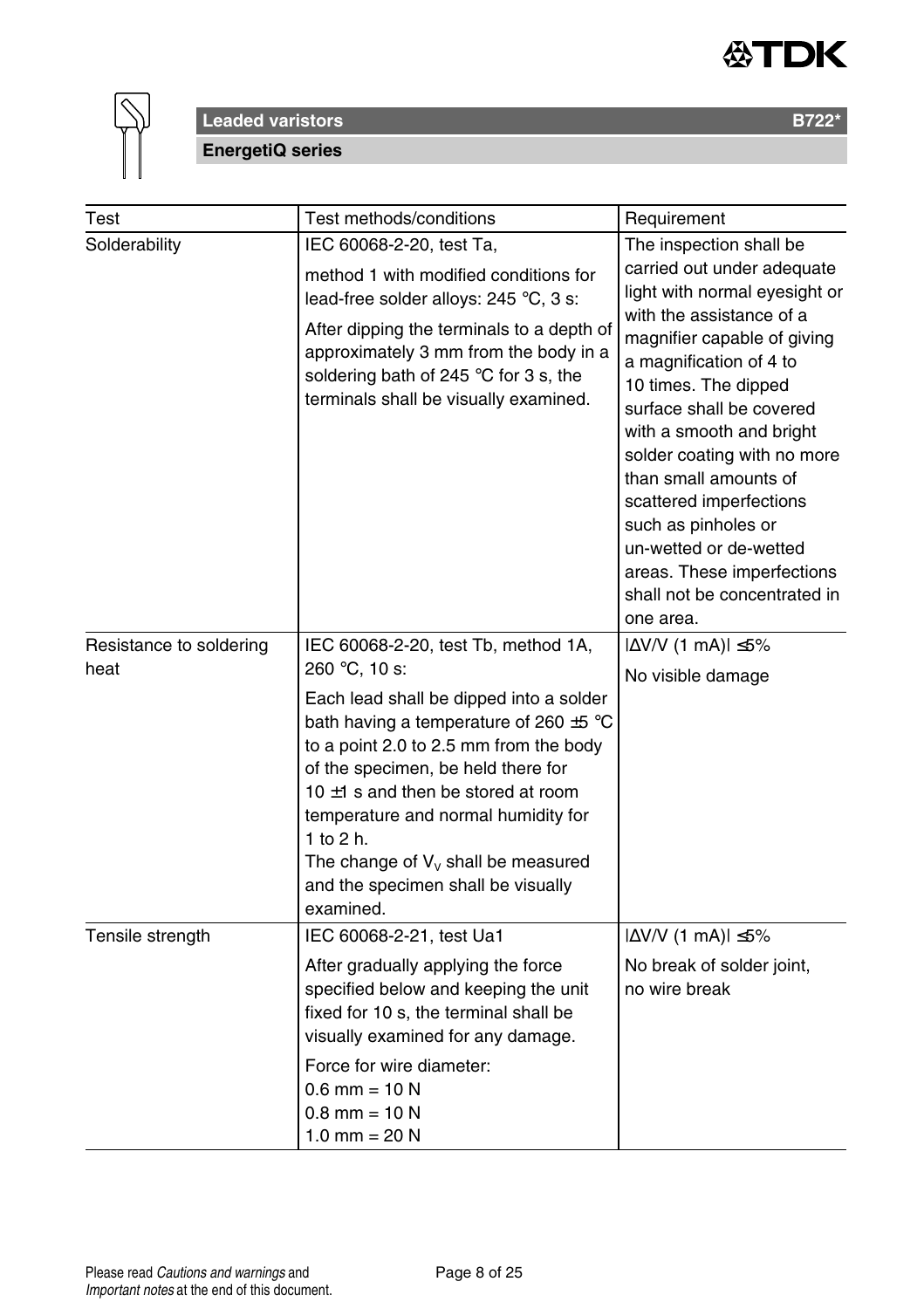

**EnergetiQ series**

| Test        | Test methods/conditions                                                                                                                                                                                                                                                                                                        | Requirement                                           |
|-------------|--------------------------------------------------------------------------------------------------------------------------------------------------------------------------------------------------------------------------------------------------------------------------------------------------------------------------------|-------------------------------------------------------|
| Vibration   | IEC 60068-2-6, test Fc, method B4                                                                                                                                                                                                                                                                                              | $ \Delta V/V$ (1 mA) $ \leq 5\%$                      |
|             | Frequency range: 10  55 Hz<br>Amplitude: $0.75$ mm or 98 m/s <sup>2</sup><br>Duration:<br>6 h $(3 \cdot 2)$ h)<br>Pulse:<br>sine wave<br>After repeatedly applying a single<br>harmonic vibration according to the<br>table above.<br>The change of $V_v$ shall be measured<br>and the specimen shall be visually<br>examined. | No visible damage                                     |
| Bump        | IEC 60068-2-29, test Eb<br>Pulse duration:<br>6 ms<br>Max. acceleration: $400 \text{ m/s}^2$<br>Number of bumps: 4000<br>half sine<br>Pulse:                                                                                                                                                                                   | $ \Delta V/V$ (1 mA) $ \leq 5\%$<br>No visible damage |
| Fire hazard | IEC 60695-11-5 (needle flame test)<br>Severity: vertical 10 s                                                                                                                                                                                                                                                                  | 5 s max.                                              |

### **Note:**

UCT = Upper category temperature

LCT = Lower category temperature

 $R_{ins}$  = Insulation resistance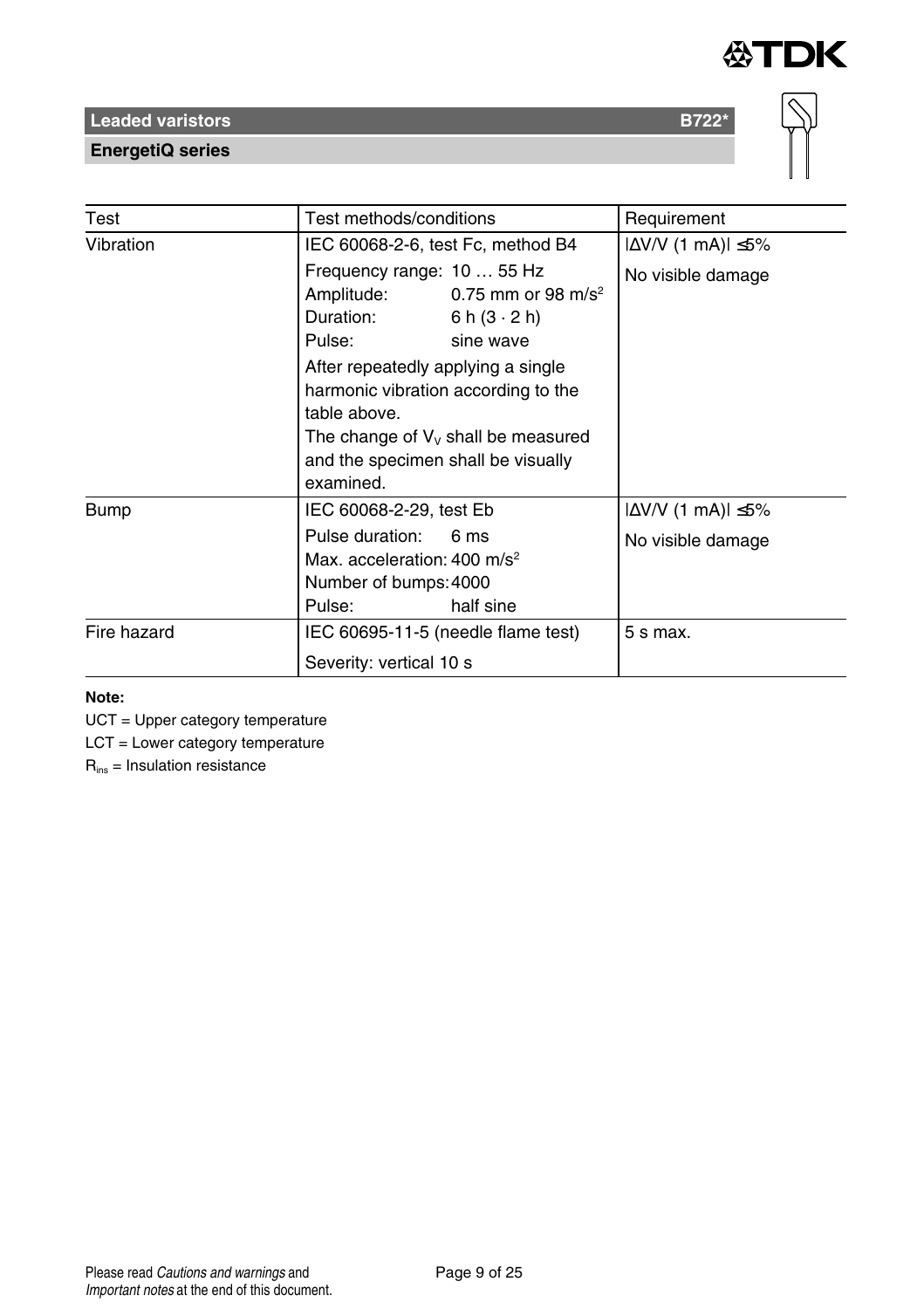



**Leaded varistors B722\* EnergetiQ series**

### **v/i characteristics**

 $v = f(i)$  - for explanation of the characteristics refer to "General technical information", 1.6.3  $A =$  Leakage current,  $B =$  Protection level } for worst-case varistor tolerances





Please read Cautions and warnings and <br>
Page 10 of 25 Important notes at the end of this document.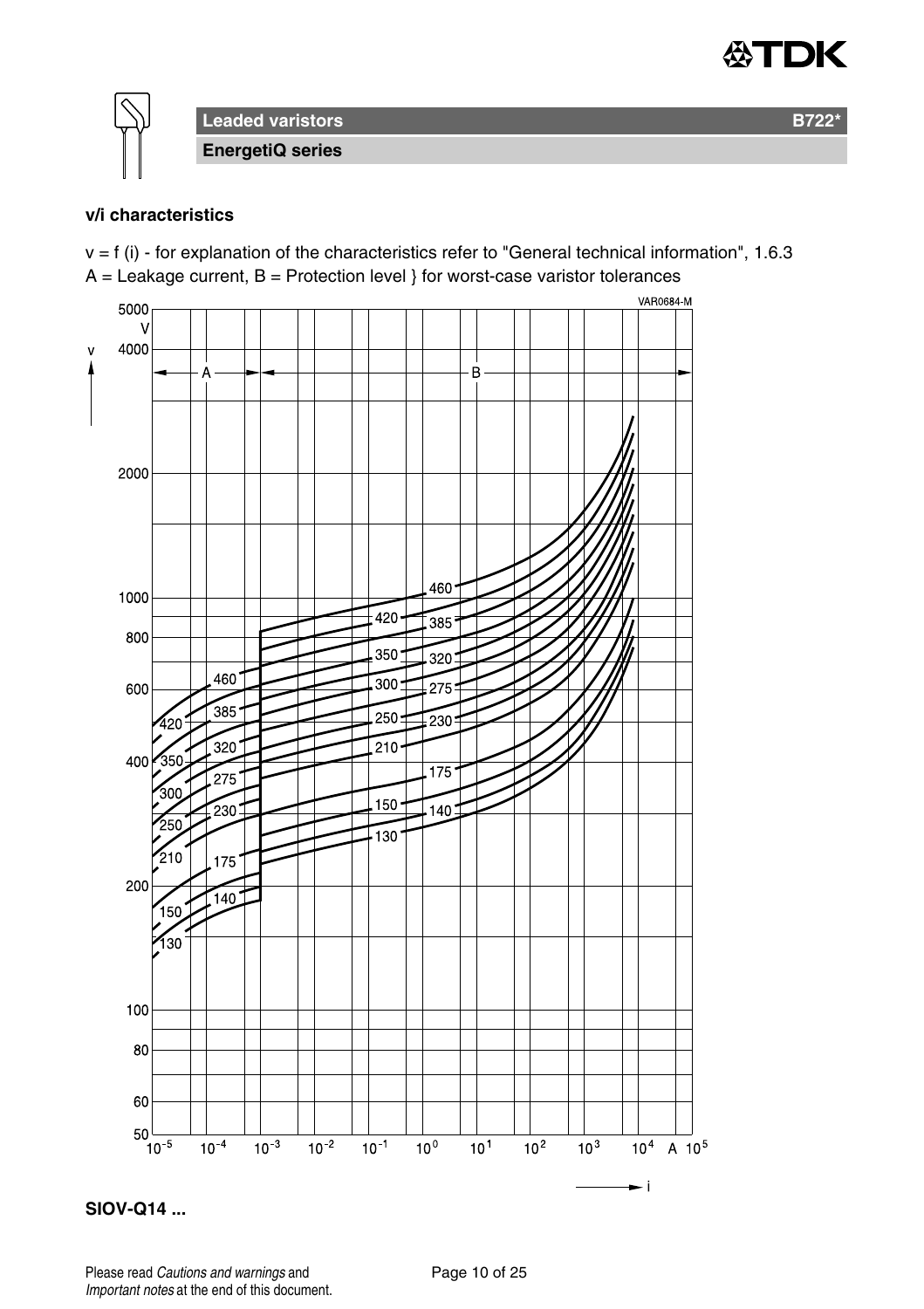**EnergetiQ series**

### **v/i characteristics**

 $v = f(i)$  - for explanation of the characteristics refer to "General technical information", 1.6.3  $A =$  Leakage current,  $B =$  Protection level } for worst-case varistor tolerances

∜TDK



**SIOV-Q20 ...**

Please read Cautions and warnings and <br>
Page 11 of 25 Important notes at the end of this document.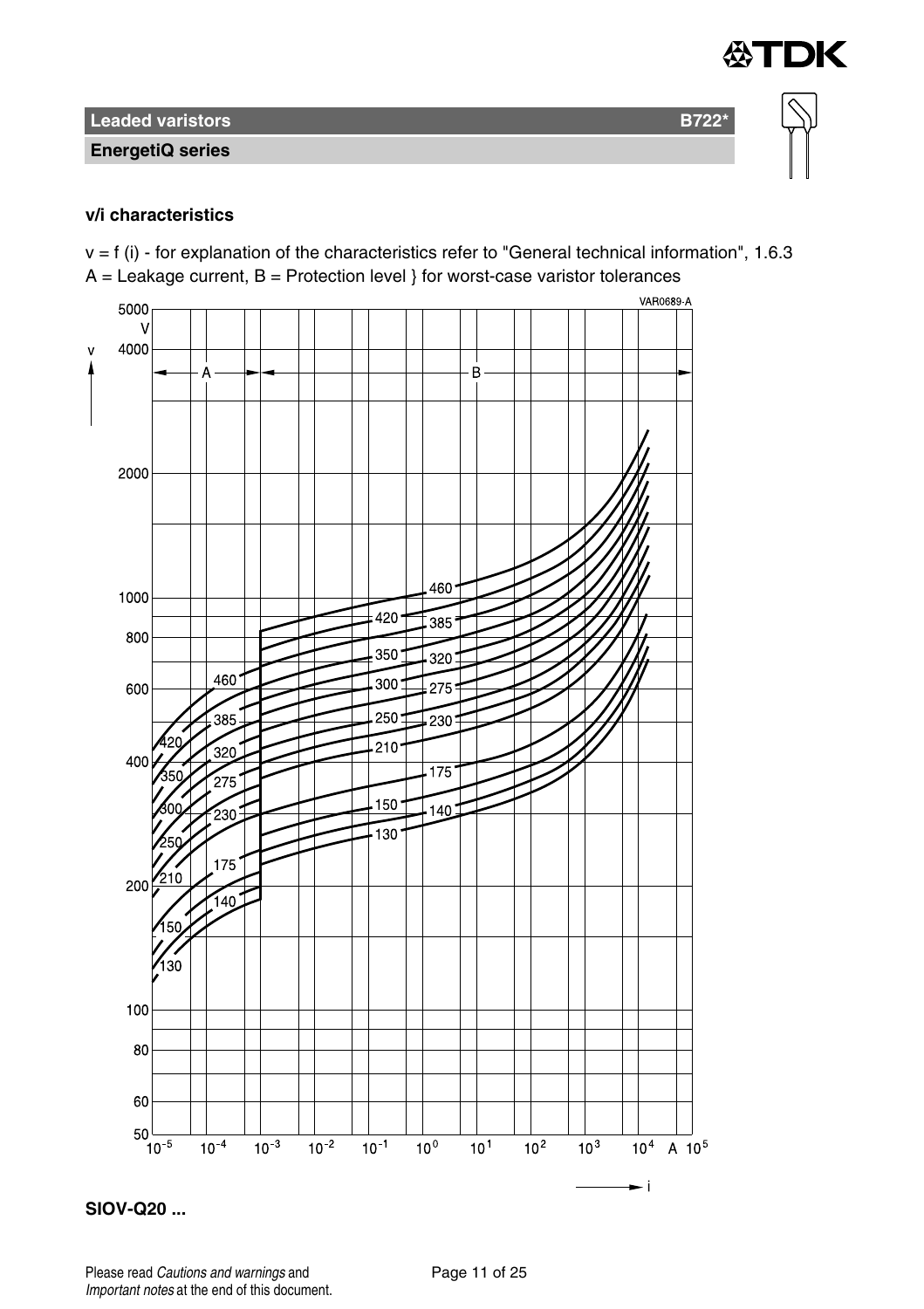

**Leaded varistors B722\* EnergetiQ series**

# **Derating curves**

Maximum surge current  $i_{max} = f(t_r)$ , pulse train)

For explanation of the derating curves refer to "General technical information", section 1.8.1



**SIOV-Q14K350 ... K460**

Please read Cautions and warnings and <br>
Page 12 of 25 Important notes at the end of this document.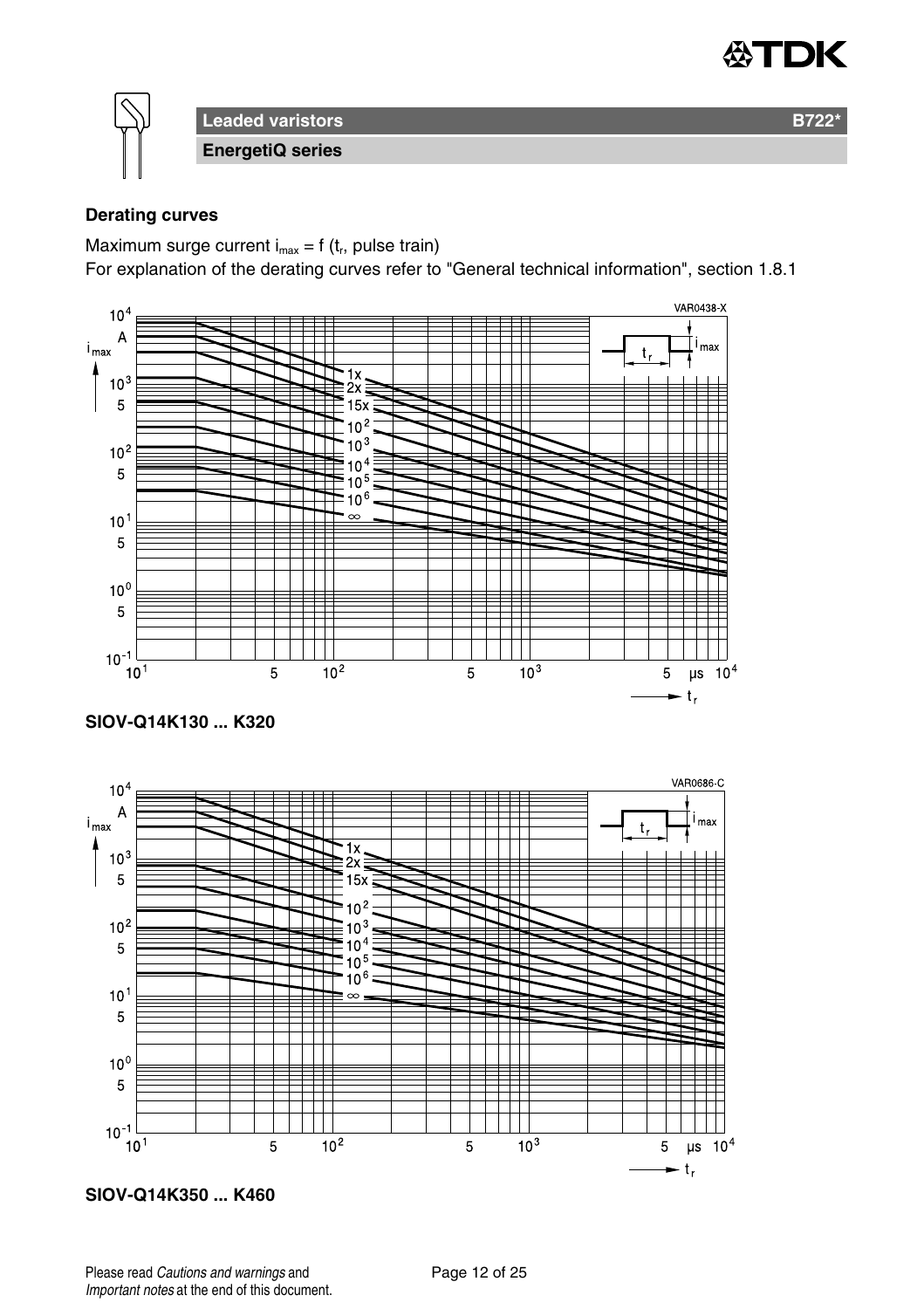**EnergetiQ series**

# **Derating curves**

Maximum surge current  $i_{max} = f(t_r)$ , pulse train)

For explanation of the derating curves refer to "General technical information", section 1.8.1

∰TDK







**SIOV-Q20K350 ... K460**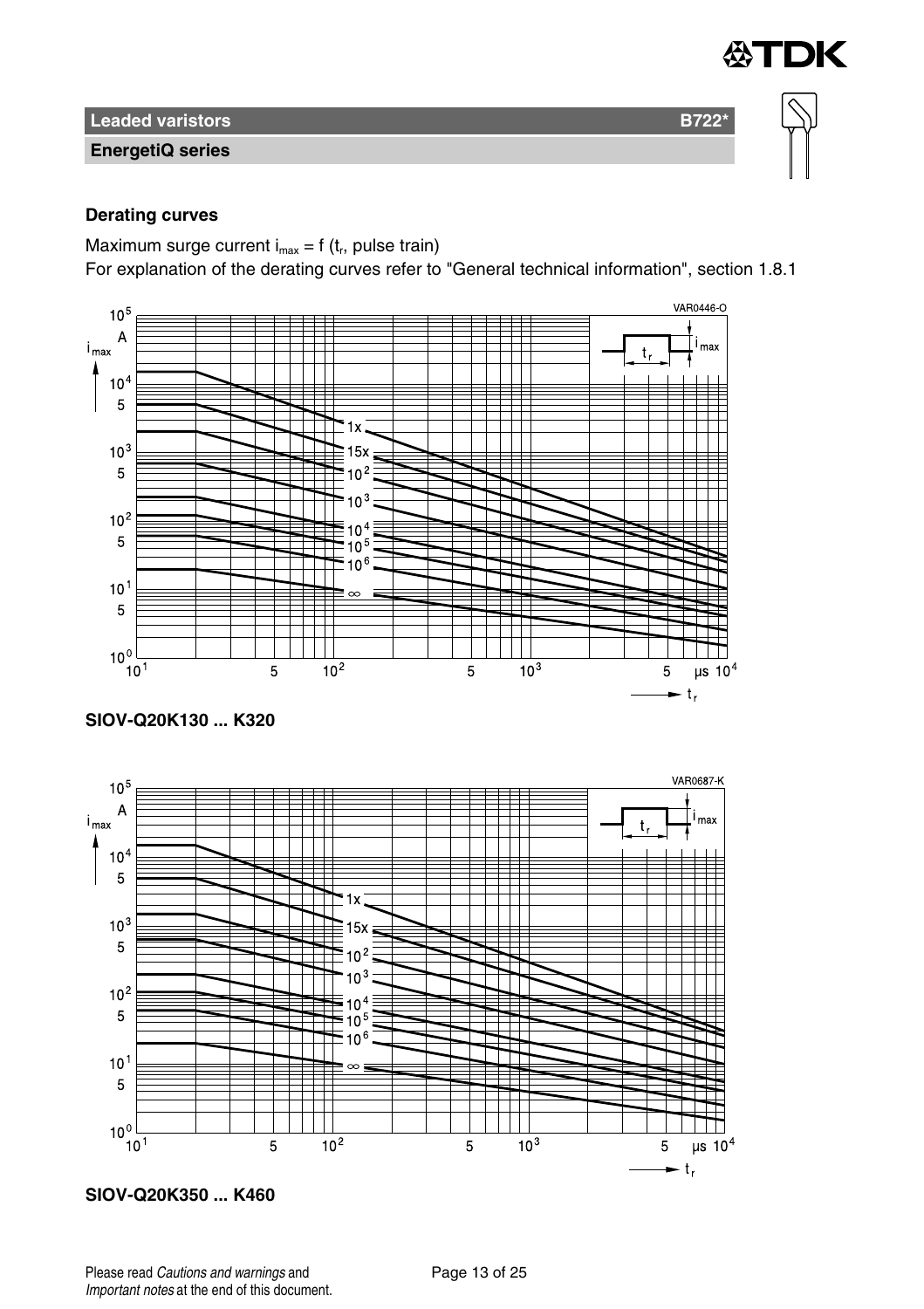



### **Taping, packaging and lead configuration**

# **1 EPCOS ordering code system**

# **For leaded varistors**

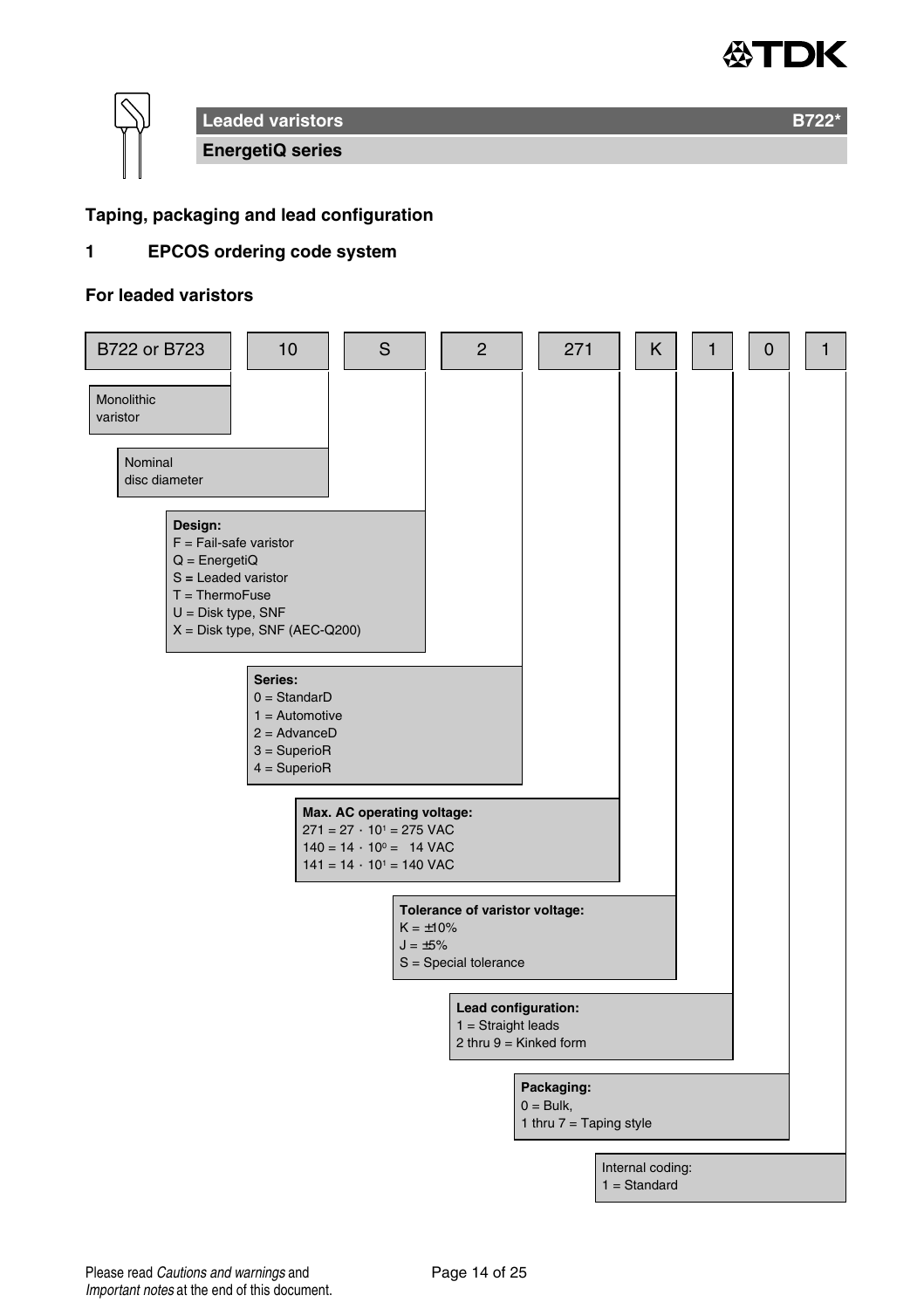

# **2 Taping and packaging of leaded varistors**

Tape packaging for lead spacing  $\boxed{e}$  = 5 fully conforms to IEC 60286-2, while for lead spacings  $\boxed{e}$  = 7.5 and 10 the taping mode is based on this standard.

# **2.1 Taping in accordance with IEC 60286-2 for lead spacing 5.0 mm**



# **2.2 Taping based on IEC 60286-2 for lead spacing 7.5 and 10 mm**

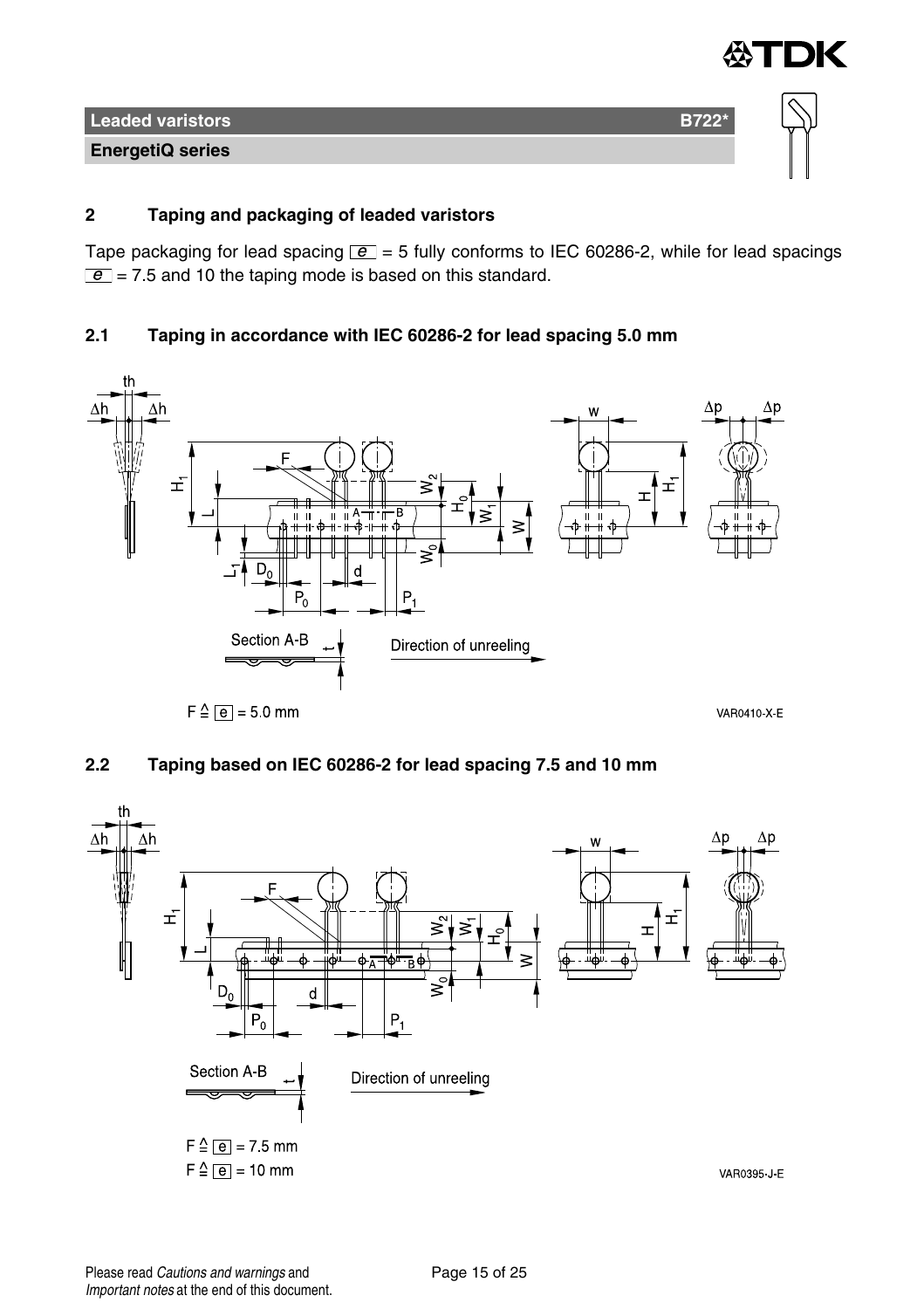



**EnergetiQ series**

# **2.3 Tape dimensions (in mm)**

| Sym-           | $ e  = 5.0$ | Tolerance   | $ e  = 7.5$  | Tolerance    | $\boxed{e}$ = 10.0 Tolerance |              | Remarks          |
|----------------|-------------|-------------|--------------|--------------|------------------------------|--------------|------------------|
| bol            |             |             |              |              |                              |              |                  |
| w              |             | max.        |              | max.         |                              | max.         | see tables in    |
|                |             |             |              |              |                              |              | each series      |
| th             |             | max.        |              | max.         |                              | max.         | under            |
|                |             |             |              |              |                              |              | "Dimensions"     |
| d              | 0.6         | ±0.05       | 0.8          | $\pm 0.05$   | 1.0                          | $\pm 0.05$   |                  |
| $P_0$          | 12.7        | ±0.3        | $12.7^{1}$   | ±0.3         | 12.7                         | ±0.3         | $±1$ mm/20       |
|                |             |             |              |              |                              |              | sprocket holes   |
| $P_1$          | 3.85        | ±0.7        | 8.95         | $\pm 0.8$    | 7.7                          | $\pm 0.8$    |                  |
| F              | 5.0         | $+0.6/-0.1$ | 7.5          | ±0.8         | 10.0                         | $\pm 0.8$    |                  |
| $\Delta h$     | $\Omega$    | ±2.0        | depends on s |              | depends on s                 |              | measured at      |
| $\Delta p$     | 0           | ±1.3        | 0            | ±2.0         | 0                            | ±2.0         | top of compo-    |
|                |             |             |              |              |                              |              | nent body        |
| W              | 18.0        | ±0.5        | 18.0         | ±0.5         | 18.0                         | ±0.5         |                  |
| $W_0$          | 5.5         | min.        | 11.0         | min.         | 11.0                         | min.         | Peel-off         |
|                |             |             |              |              |                              |              | force $\geq$ 5 N |
| $W_1$          | 9.0         | $\pm 0.5$   | 9.0          | $+0.75/-0.5$ | 9.0                          | $+0.75/-0.5$ |                  |
| W <sub>2</sub> | 3.0         | max.        | 3.0          | max.         | 3.0                          | max.         |                  |
| H.             | 18.0        | $+2.0/-0$   | 18.0         | $+2.0/-0$    | 18.0                         | $+2.0/-0$    | 2)               |
| $H_0$          | 16.0        | ±0.5        | 16.0         | ±0.5         | 16.0                         | ±0.5         | 3)               |
|                | (18.0)      |             | (18.0)       |              |                              |              |                  |
| $H_1$          | 32.2        | max.        | 45.0         | max.         | 45.0                         | max.         |                  |
| $D_0$          | 4.0         | ±0.2        | 4.0          | ±0.2         | 4.0                          | ±0.2         |                  |
| t              | 0.9         | max.        | 0.9          | max.         | 0.9                          | max.         | without lead     |
| L              | 11.0        | max.        | 11.0         | max.         | 11.0                         | max.         |                  |
| $L_1$          | 0.5         | max.        |              |              |                              |              |                  |

1) Taping with  $P_0 = 15.0$  mm upon request

2) Applies only to uncrimped types

3) Applies only to crimped types ( $H_0 = 18$  upon request)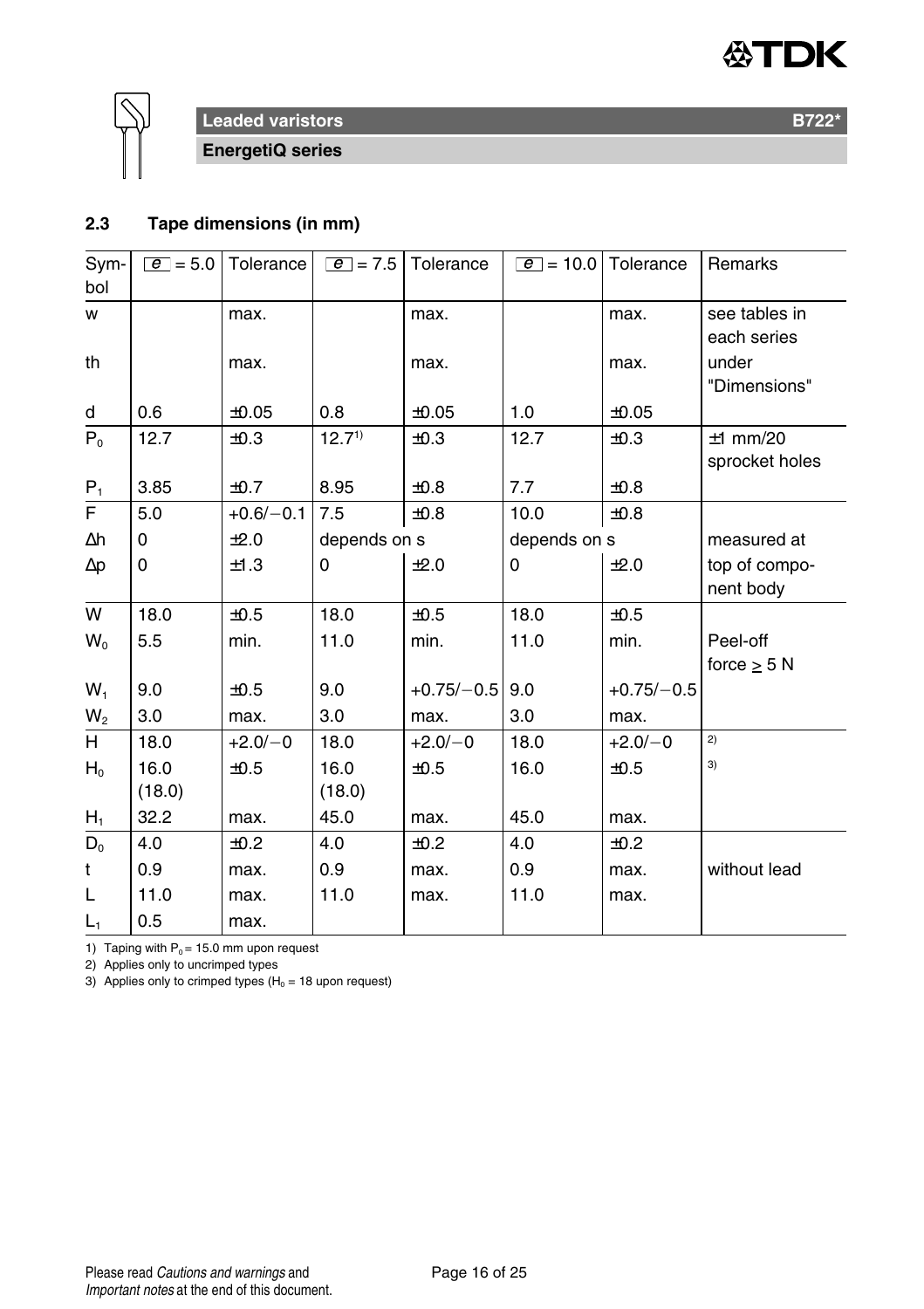

**EnergetiQ series**



# **2.4 Taping mode**

Example: B72210S0271K1 **5** 1 ——<br>Digit 14

Digit 14 Taping mode Reel type  $\left\|$  Seating plane height H<sub>0</sub> for crimped types mm Seating plane height H for uncrimped types mm Pitch distance  $P_0$ mm 0 Bulk 1 | G | I | 16 | 18 | 12.7 2 | G2 | I | 18 | 18 | - | 12.7 3 G3 II 16 18 12.7 4 | G4 | II | 18 | - | - | 12.7 5 | G5 | III | 16 | 18 | 12.7 6 GA Ammo pack 16 18 18 12.7 7 G2A Ammo pack 18 12.7 Internal coding for special taping G6 | III | 18 | - | - | 12.7 G10 |II |16 |18 |15.0 G11 |II |18 |- |15.0 G10A | Ammo pack | 16 | 18 | 18 | 15.0 G11A Ammo pack 18 15.0

# **2.5 Reel dimension**





# **Dimensions** (in mm)

| Reel type |          |          |            | W       |
|-----------|----------|----------|------------|---------|
|           | 360 max. | $31 + 1$ | approx. 45 | 54 max. |
| П         | 360 max. | $31 + 1$ | approx. 55 | 64 max. |
| Ш         | 500 max. | $23 + 1$ | approx. 59 | 72 max. |

If reel type III is not compatible with insertion equipment because of its large diameter, nominal disk diameter 10 mm and 14 mm can be supplied on reel II upon request (taping mode G3).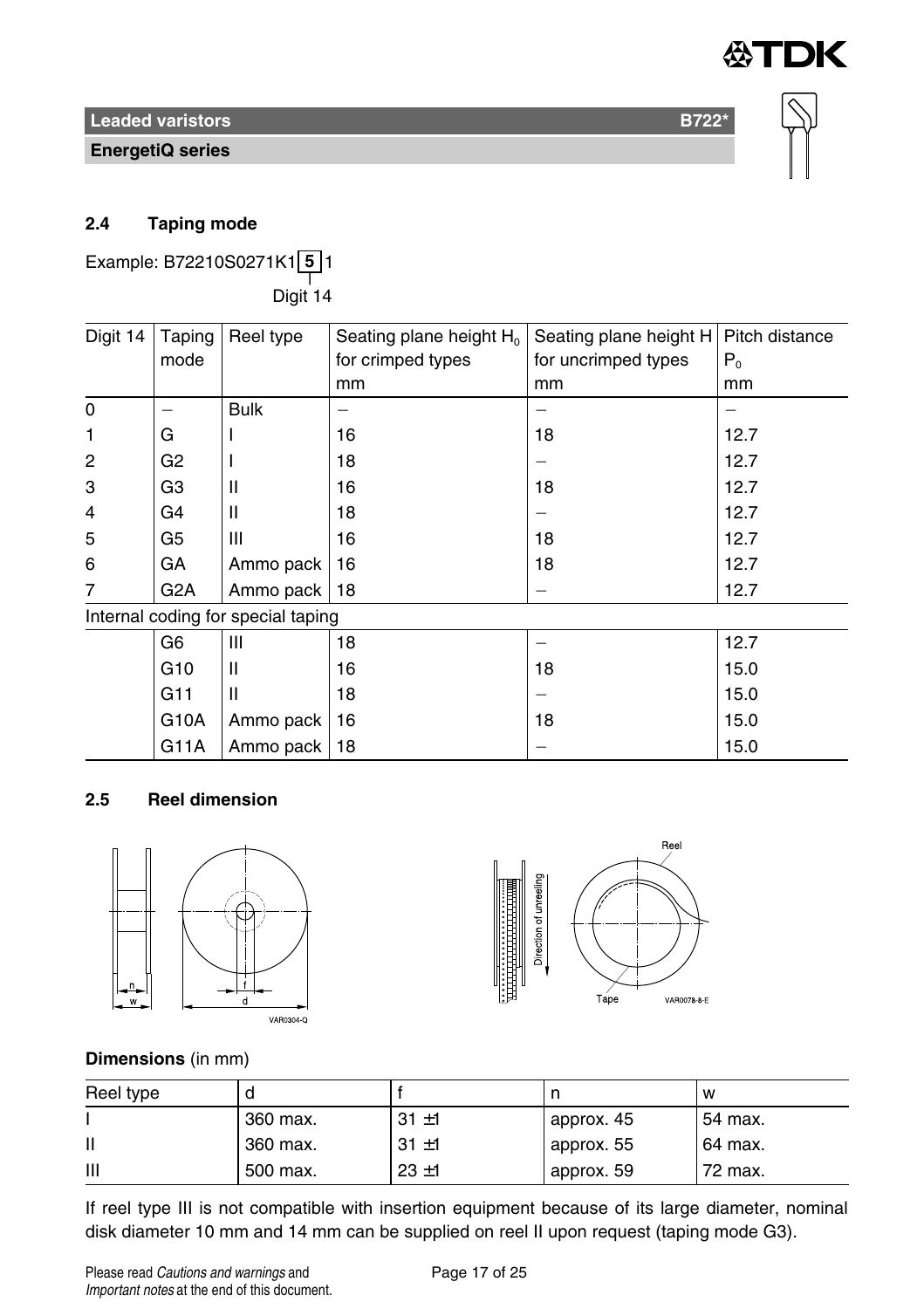



### **2.6 Ammo pack dimensions**



### **3 Lead configuration**

Straight leads are standard for disk varistors. Other lead configurations as crimp style or customer-specific lead wire length according to 3.1, 3.2, 3.3 and 3.4 are optional. Crimped leads (non-standard) are differently crimped for technical reasons; the individual crimp styles are denoted by consecutive numbers (S, S2 through S5) as shown in the dimensional drawings below.

The crimp styles of the individual types can be seen from the type designation in the ordering tables.

### **3.1 Crimp style mode**

Example: B72210S0271K **5** 01

——<br>Digit 13

| Digit 13 of ordering code | Crimp style              | Figure |
|---------------------------|--------------------------|--------|
|                           | Standard, straight leads |        |
| 2                         | S2                       |        |
| 3                         | S <sub>3</sub>           |        |
| 5                         | S <sub>5</sub>           |        |
| Available upon request    |                          |        |
| Internal coding           |                          |        |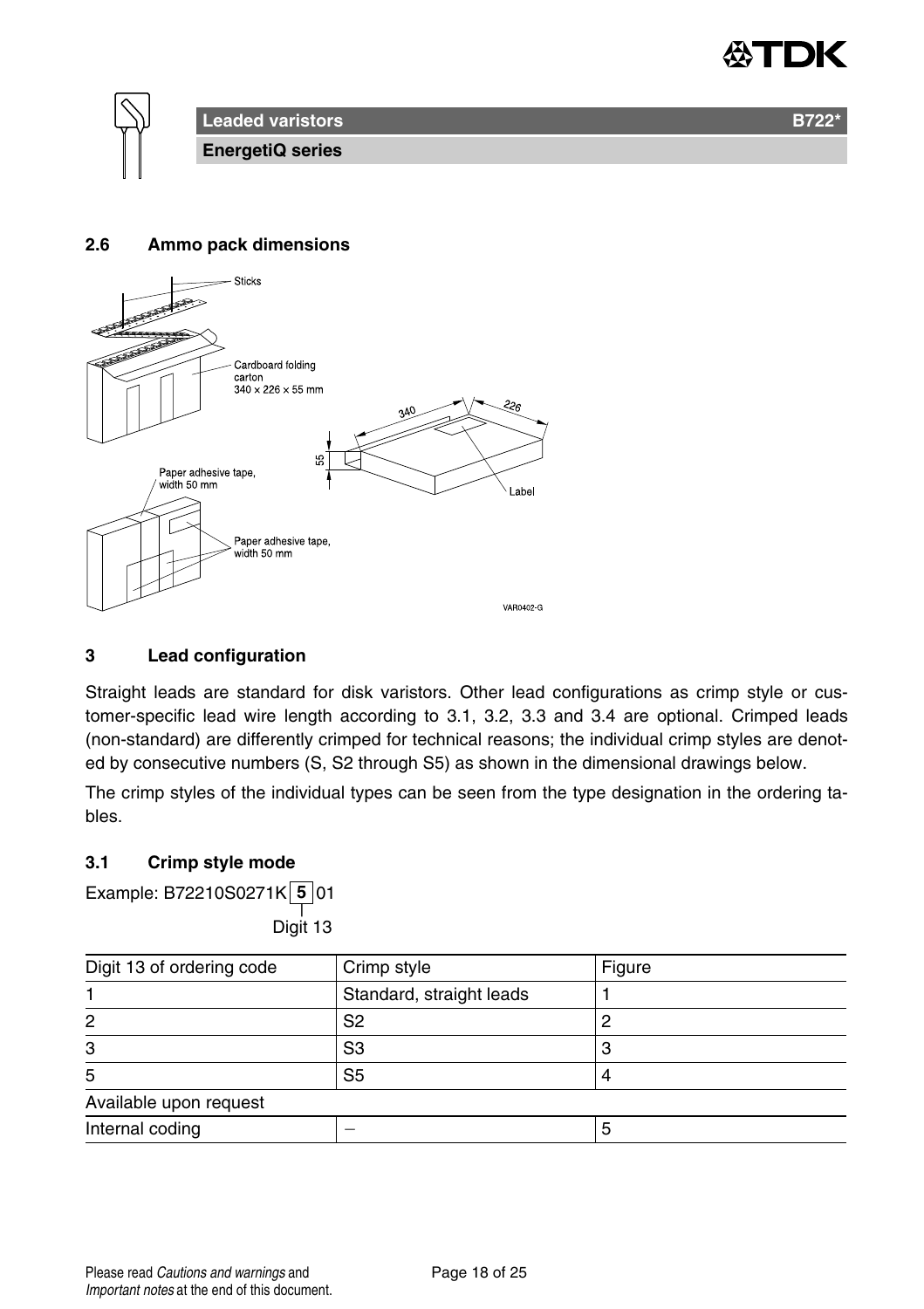

### **3.2 Standard leads and non-standard crimp styles**

The basic dimensions in figure 1 to 5 are valid for types with either round or square (EnergetiQ series) component head.

# **Standard, straight leads Non-standard,**



1) Seating plane to IEC 717 **VAR0586 W E** 





1) Seating plane to IEC 60717 VAR0411 F E

**Non-standard, crimp style S3**



1) Seating plane to IEC 60717 VAR0396 R E



# **Non-standard, crimp style S5**



1) Seating plane to IEC 60717 VAR0726 M-E

**Figure 4**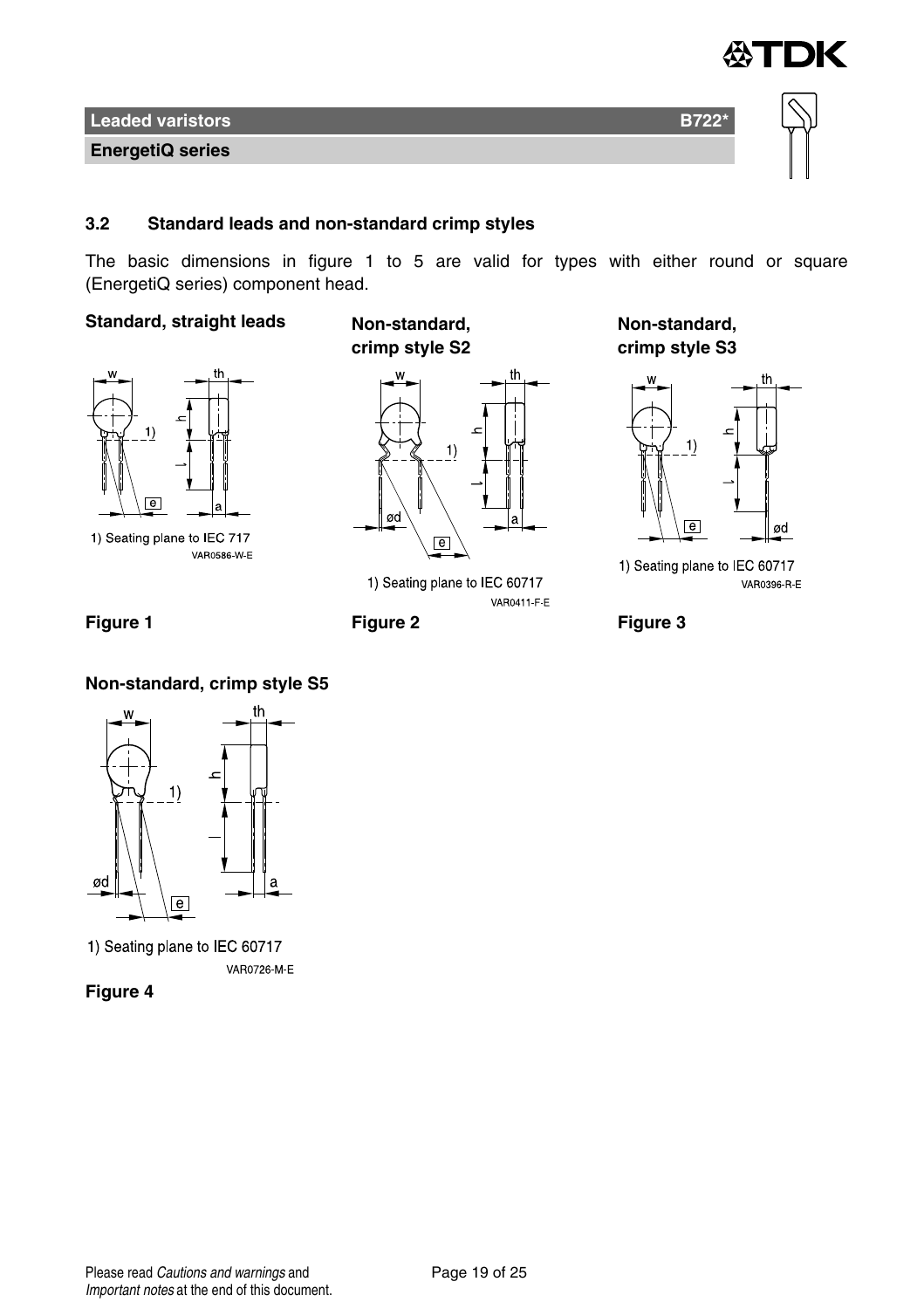



**EnergetiQ series**

# **3.3 Trimmed leads (non-standard)**

Varistors with cut leads available upon request.

| Lead length tolerances: |                  |
|-------------------------|------------------|
| Straight leads          | $+/-0.8$ mm      |
| Crimped leads           | $+/-0.5$ mm      |
| Minimum lead length     | $3.0 \text{ mm}$ |



1) Seating plane to IEC 60717<br>\*) For round component head<br>\*\*) For EnergetiQ series, square component head

VAR0642-U-E

**Figure 5**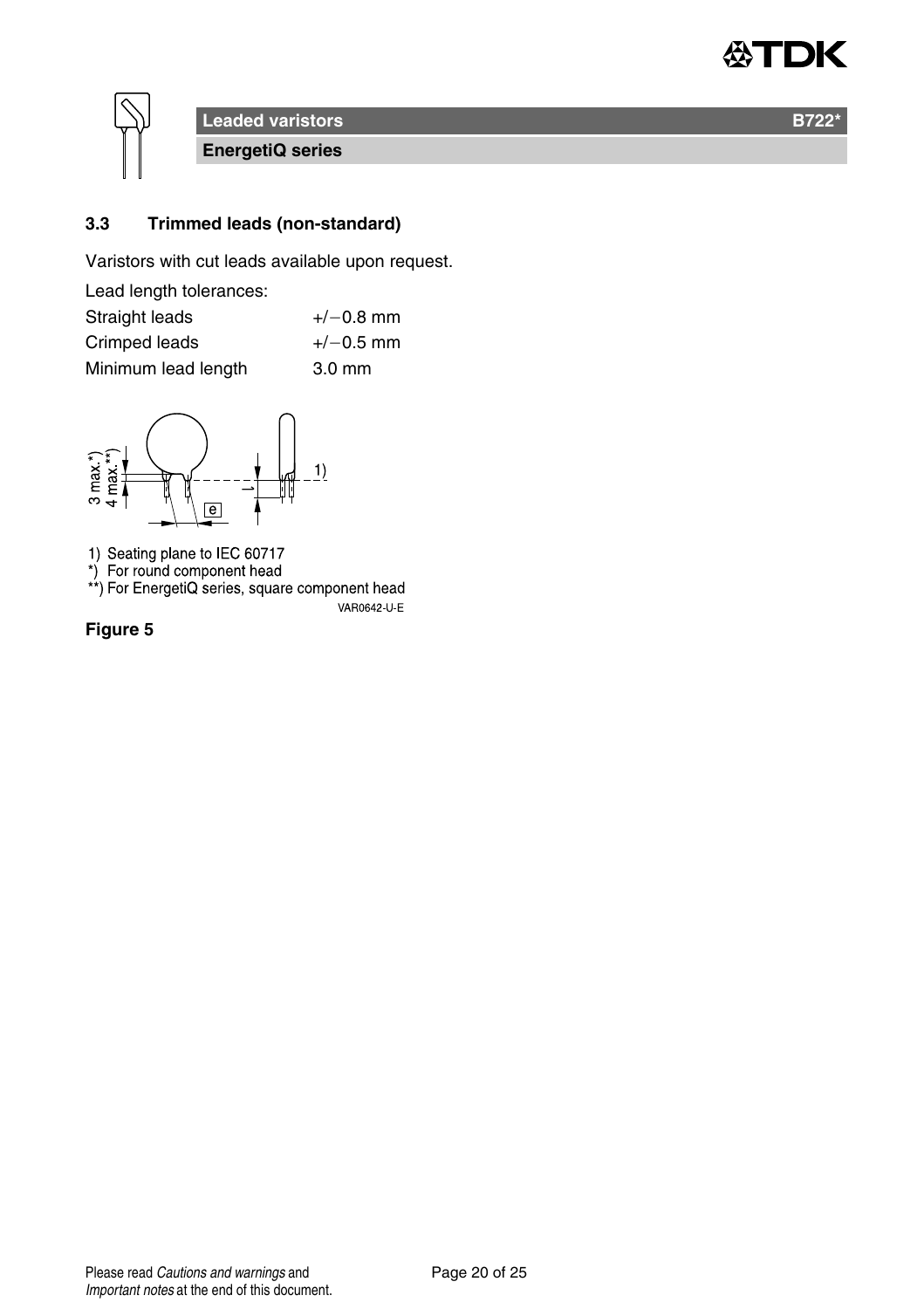

**EnergetiQ series**

### **Cautions and warnings**

### **General**

- 1. EPCOS metal oxide varistors are designed for specific applications and should not be used for purposes not identified in our specifications, application notes and data books unless otherwise agreed with EPCOS during the design-in-phase.
- 2. Ensure suitability of SIOVs through reliability testing during the design-in phase. SIOVs should be evaluated taking into consideration worst-case conditions.
- 3. For applications of SIOVs in line-to-ground circuits based on various international and local standards there are restrictions existing or additional safety measures required.

# **Storage**

- 1. Store SIOVs only in original packaging. Do not open the package prior to processing.
- 2. Recommended storage conditions in original packaging: Storage temperature:  $-25$  °C ... +45 °C, Relative humidity: <75% annual average, <95% on maximum 30 days a year. Dew precipitation: is to be avoided.
- 3. Avoid contamination of an SIOV's during storage, handling and processing.
- 4. Avoid storage of SIOVs in harmful environments that can affect the function during long-term operation (examples given under operation precautions).
- 5. The SIOV type series should be soldered after shipment from EPCOS within the time specified:

SIOV-S, -Q, -LS, -B, -SNF 24 months ETFV/ T series, -CU 12 months.

# **Handling**

- 1. SIOVs must not be dropped.
- 2. Components must not be touched with bare hands. Gloves are recommended.
- 3. Avoid contamination of the surface of SIOV electrodes during handling, be careful of the sharp edge of SIOV electrodes.

### **Soldering (where applicable)**

- 1. Use rosin-type flux or non-activated flux.
- 2. Insufficient preheating may cause ceramic cracks.
- 3. Rapid cooling by dipping in solvent is not recommended.
- 4. Complete removal of flux is recommended.
- 5. Temperatures of all preheat stages and the solder bath must be strictly controlled especially for T series (T14 and T20).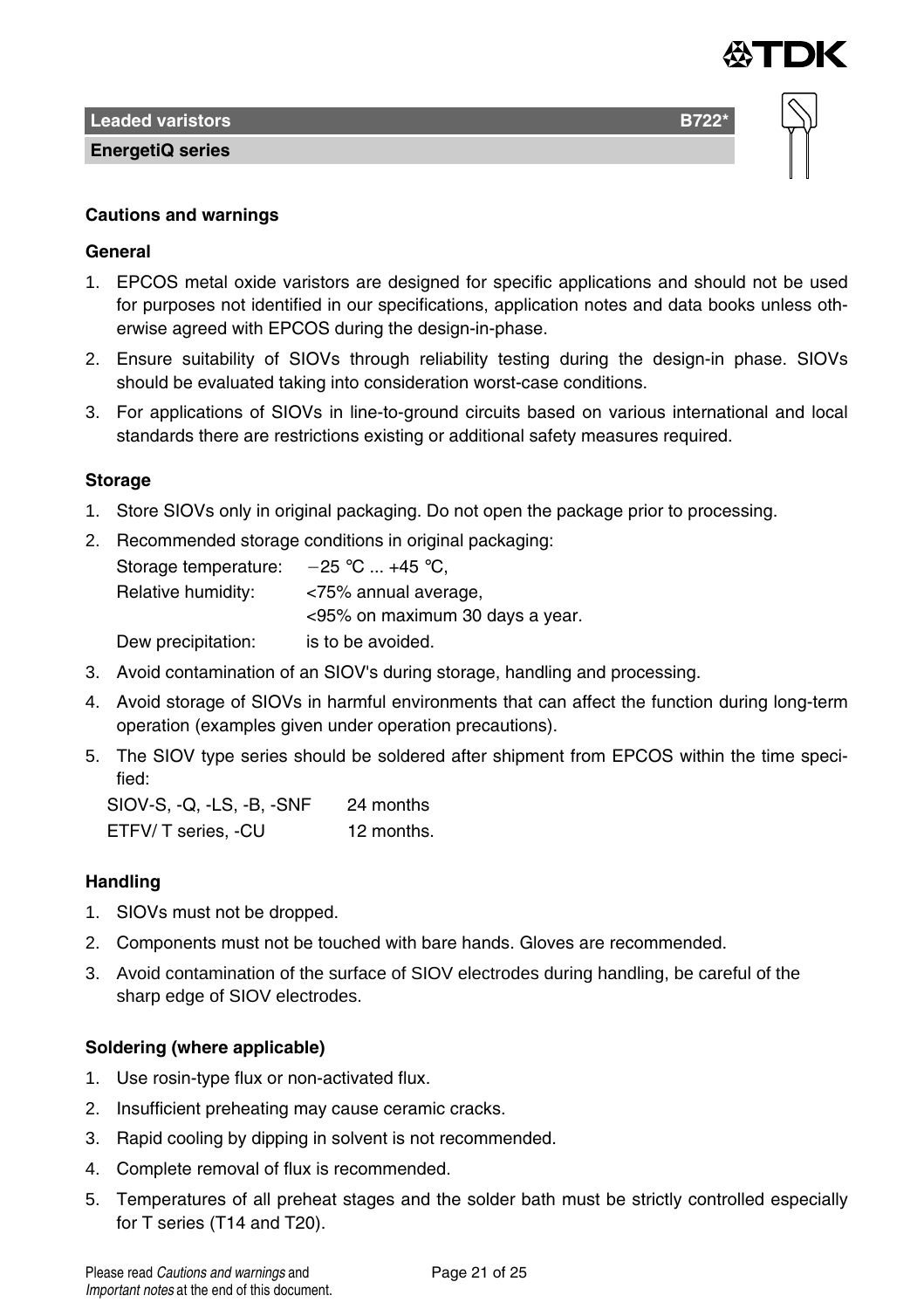



**Leaded varistors B722 EnergetiQ series**

# **Mounting**

- 1. Potting, sealing or adhesive compounds can produce chemical reactions in the SIOV ceramic that will degrade the component's electrical characteristics.
- 2. Overloading SIOVs may result in ruptured packages and expulsion of hot materials. For this reason SIOVs should be physically shielded from adjacent components.

### **Operation**

- 1. Use SIOVs only within the specified temperature operating range.
- 2. Use SIOVs only within the specified voltage and current ranges.
- 3. Environmental conditions must not harm SIOVs. Use SIOVs only in normal atmospheric conditions. Avoid use in deoxidizing gases (chlorine gas, hydrogen sulfide gas, ammonia gas, sulfuric acid gas etc), corrosive agents, humid or salty conditions.Contact with any liquids and solvents should be prevented.

### **Display of ordering codes for EPCOS products**

The ordering code for one and the same EPCOS product can be represented differently in data sheets, data books, other publications, on the EPCOS website, or in order-related documents such as shipping notes, order confirmations and product labels. **The varying representations of the ordering codes are due to different processes employed and do not affect the specifications of the respective products**. Detailed information can be found on the Internet under www.epcos.com/orderingcodes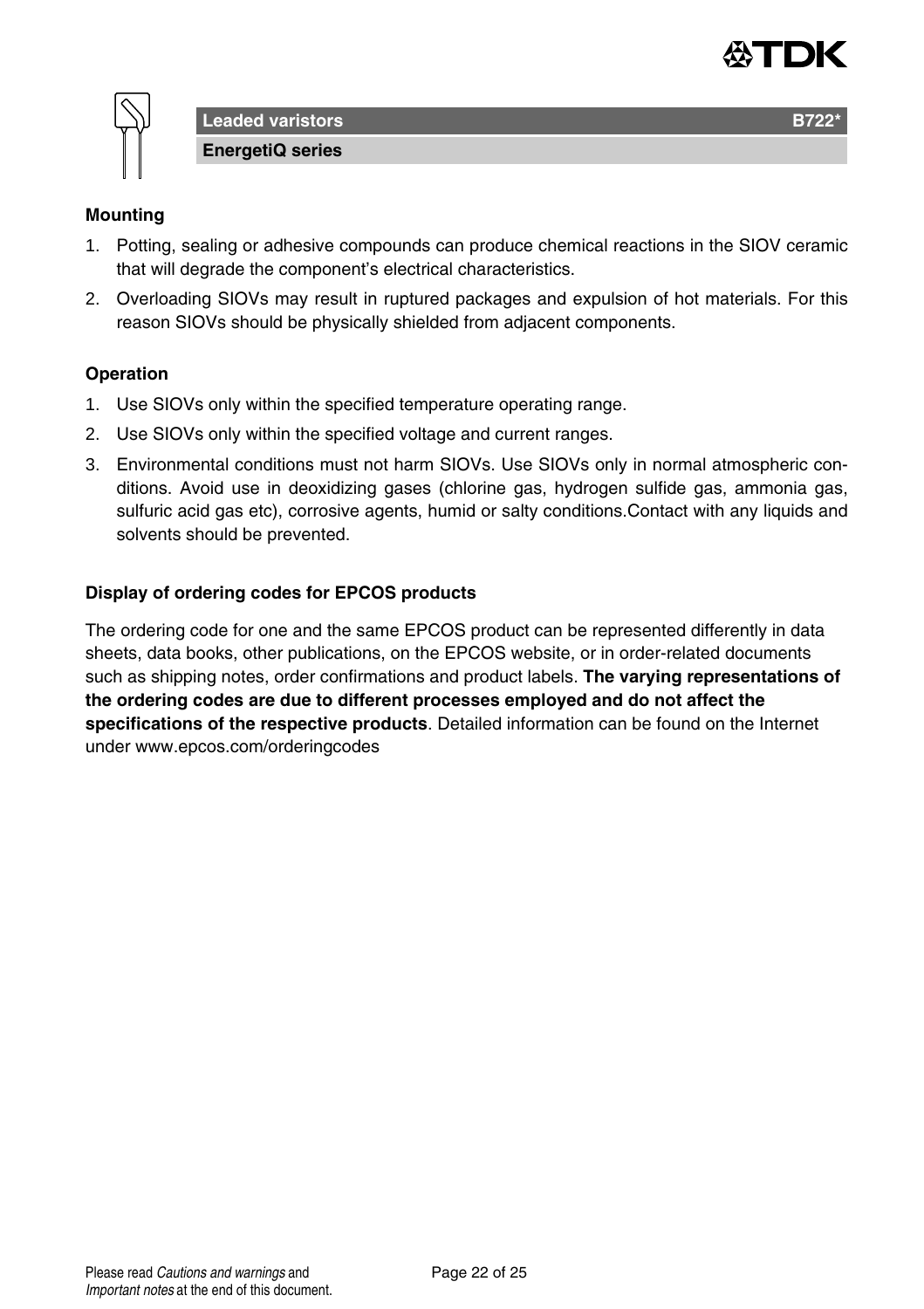

 $\overline{\infty}$ 

# **Leaded varistors B722\***

**EnergetiQ series**

### **Symbols and terms**

| Symbol                      | Term                                                                     |
|-----------------------------|--------------------------------------------------------------------------|
| C                           | Capacitance                                                              |
| $\mathbf{C}_{\text{typ}}$   | Typical capacitance                                                      |
|                             | Current                                                                  |
| $I_{c}$                     | Current at which $V_{c,max}$ is measured                                 |
| $I_{\text{leak}}$           | Leakage current                                                          |
| $I_{\text{max}}$            | Maximum surge current (also termed peak current)                         |
| $I_{\text{max}}$            | Maximum discharge current                                                |
| $I_n$                       | Nominal discharge current to UL 1449                                     |
| LCT                         | Lower category temperature                                               |
| $L_{typ}$                   | Typical inductance                                                       |
| $P_{\text{max}}$            | Maximum average power dissipation                                        |
| $R_{ins}$                   | Insulation resistance                                                    |
| $R_{\text{min}}$            | Minimum resistance                                                       |
| $T_A$                       | Ambient temperature                                                      |
| $t_{r}$                     | Duration of equivalent rectangular wave                                  |
| <b>UCT</b>                  | Upper category temperature                                               |
| v                           | Voltage                                                                  |
| $V_{\text{clamp}}$          | Clamping voltage                                                         |
| $V_{c. max}$                | Maximum clamping voltage at specified current i <sub>c</sub>             |
| $V_{DC}$                    | DC operating voltage                                                     |
| $V_{\text{jump}}$           | Maximum jump start voltage                                               |
| $V_{max}$                   | Maximum voltage                                                          |
| $V_{\rm on}$                | Operating voltage                                                        |
| V <sub>RMS</sub>            | AC operating voltage, root-mean-square value                             |
| V <sub>RMS, op, max</sub>   | Root-mean-square value of max. DC operating voltage incl. ripple current |
| $V_{\text{surface}}$        | Super imposed surge voltage                                              |
| $V_{\rm v}$                 | Varistor voltage                                                         |
| $\Delta V_{\rm V}$          | Tolerance of varistor voltage                                            |
| $W_{\text{ID}}$             | Maximum load dump                                                        |
| $\mathsf{W}_{\mathsf{max}}$ | Maximum energy absorption                                                |
|                             |                                                                          |
| $\overline{e}$              | Lead spacing                                                             |

All dimensions are given in mm.

The commas used in numerical values denote decimal points.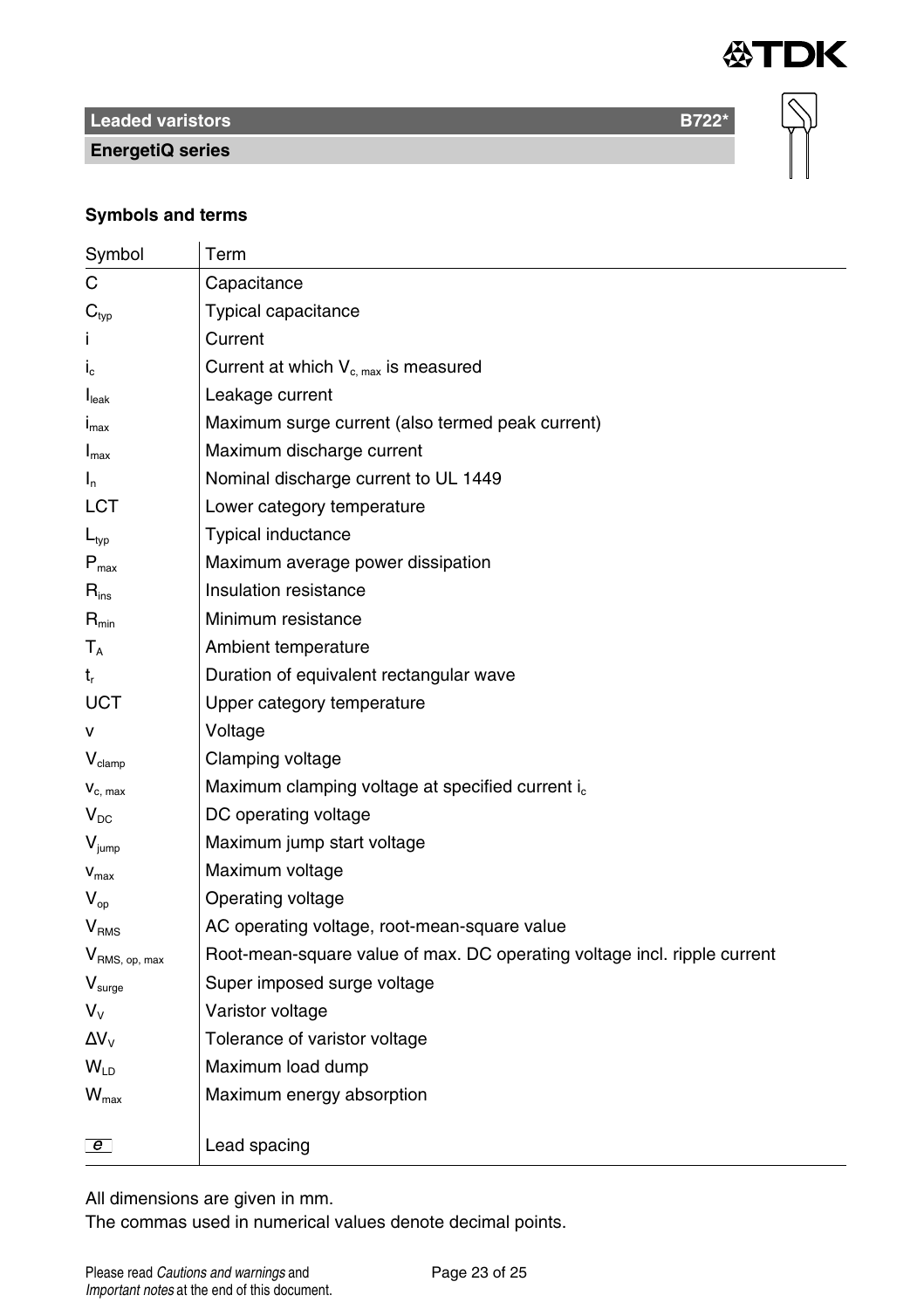

The following applies to all products named in this publication:

- 1. Some parts of this publication contain **statements about the suitability of our products for certain areas of application**. These statements are based on our knowledge of typical requirements that are often placed on our products in the areas of application concerned. We nevertheless expressly point out **that such statements cannot be regarded as binding statements about the suitability of our products for a particular customer application.** As a rule we are either unfamiliar with individual customer applications or less familiar with them than the customers themselves. For these reasons, it is always ultimately incumbent on the customer to check and decide whether a product with the properties described in the product specification is suitable for use in a particular customer application.
- 2. We also point out that **in individual cases, a malfunction of electronic components or failure before the end of their usual service life cannot be completely ruled out in the current state of the art, even if they are operated as specified.** In customer applications requiring a very high level of operational safety and especially in customer applications in which the malfunction or failure of an electronic component could endanger human life or health (e.g. in accident prevention or life-saving systems), it must therefore be ensured by means of suitable design of the customer application or other action taken by the customer (e.g. installation of protective circuitry or redundancy) that no injury or damage is sustained by third parties in the event of malfunction or failure of an electronic component.
- 3. **The warnings, cautions and product-specific notes must be observed.**
- 4. In order to satisfy certain technical requirements, **some of the products described in this publication may contain substances subject to restrictions in certain jurisdictions (e.g. because they are classed as hazardous)**. Useful information on this will be found in our Material Data Sheets on the Internet (www.tdk-electronics.tdk.com/material). Should you have any more detailed questions, please contact our sales offices.
- 5. We constantly strive to improve our products. Consequently, **the products described in this publication may change from time to time**. The same is true of the corresponding product specifications. Please check therefore to what extent product descriptions and specifications contained in this publication are still applicable before or when you place an order.

We also **reserve the right to discontinue production and delivery of products**. Consequently, we cannot guarantee that all products named in this publication will always be available. The aforementioned does not apply in the case of individual agreements deviating from the foregoing for customer-specific products.

- 6. Unless otherwise agreed in individual contracts, **all orders are subject to our General Terms and Conditions of Supply.**
- 7. **Our manufacturing sites serving the automotive business apply the IATF 16949 standard.** The IATF certifications confirm our compliance with requirements regarding the quality management system in the automotive industry. Referring to customer requirements and customer specific requirements ("CSR") TDK always has and will continue to have the policy of respecting individual agreements. Even if IATF 16949 may appear to support the acceptance of unilateral requirements, we hereby like to emphasize that **only requirements mutually agreed upon can and will be implemented in our Quality Management System.** For clarification purposes we like to point out that obligations from IATF 16949 shall only become legally binding if individually agreed upon.